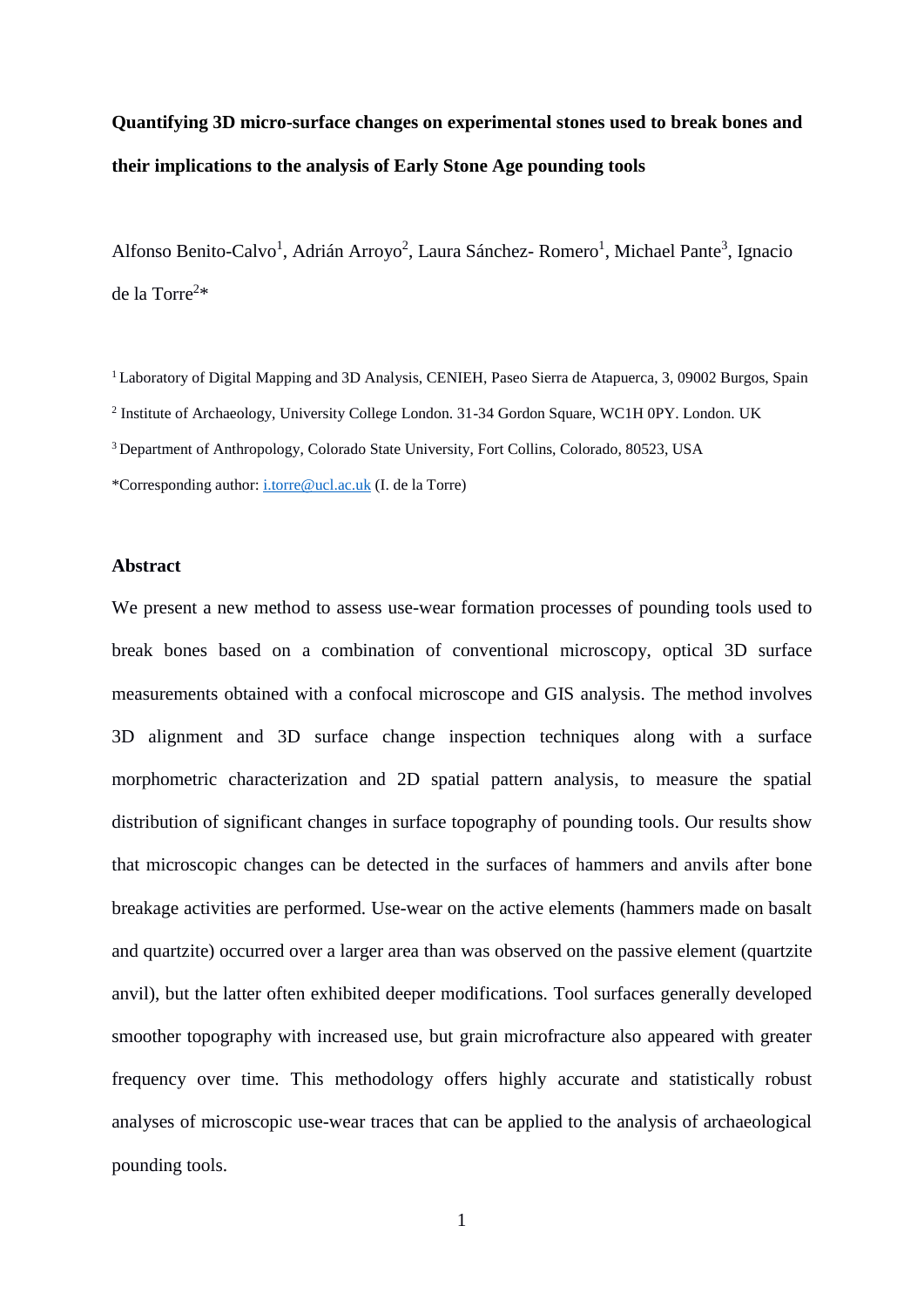## **Keywords**

Experimental archaeology, use-wear, 3D surface analysis, pounding tools, GIS.

# **1. Introduction**

Semenov's (1964) groundbreaking work to assess the functionality of prehistoric stones tools through microscopic analysis prompted decades of research on the study and quantification of use-wear. Originally, use-wear analyses were based on direct observations and description of polish, linear traces or microfractures with binocular, metallographic or scanning electron microscopes (SEM) (Semenov, 1964; Keller, 1966; Frison, 1968, Tringham et al., 1974; Keeley, 1980; Anderson-Gerfaud, 1981; Odell, 1981; Mansur-Franchomme, 1983; Vaughan, 1985; Plisson, 1985; Knutsson, 1988; Hurcombe, 1992; Vergès and Ollé, 2011; Ollé and Vergès, 2014, and references therein).

However, difficulties in quantifying use-wear traces with optical technologies were recognized early on, and researchers sought alternative means to measure these microscopic traces (Keeley, 1980, Grace et al., 1985, Beyries et al., 1988). As a result, multiple techniques were developed to reliably quantify use-wear traces, with most relying on observation of differences in the intensity of reflected light related to changes in the texture of the rock surfaces (Barceló et al., 2001; Toselli et al., 2002; Gonzalez-Urquijo and Ibáñe*z*-Estévez, 2003), and others using the RIMAPS (*rotated image with maximum average power spectrum*) method (Álvarez et al., 2012) and focus variation microscopy (Macdonald, 2014).

Researchers have also applied advanced technologies such as atomic force and confocal microscopes to measure surface roughness through fractal analysis (Kimball et al., 1998; Anderson et al., 1998; Stemp and Stemp, 2001; 2003; Stemp et al., 2013; 2015; 2016; Stevens et al., 2010; Evans and Donahue, 2008), a technique that is sensitive to small changes in surface topography and can used to quantify use-wear traces on archaeological tools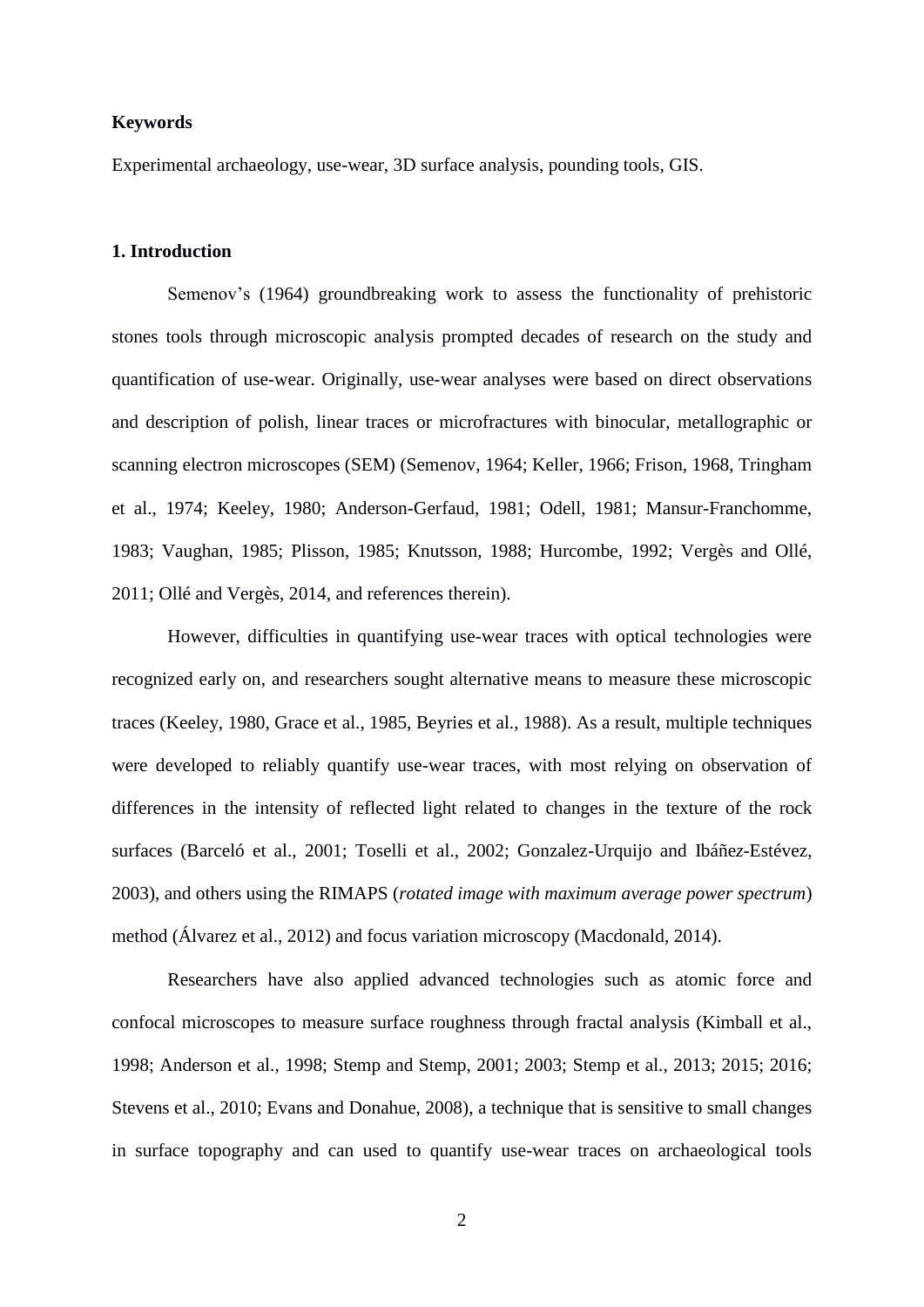(Ibáñez et al., 2016). Most recently, GIS techniques have been employed to analyze 3-D data generated with these technologies (de la Torre et al., 2013; Caruana et al., 2014; Benito-Calvo et al., 2015).

In this paper, we integrate standard low magnification methods based on binocular microscopy with confocal optical microscopy to provide high-resolution 3D measurements and quantitative observations aimed at characterizing use-wear resulting from hammerstoneon-anvil breakage of bones. Previous studies have compared two topographic surfaces – surveyed before and after the studied process (Abellán et al., 2010; Schürch et al., 2011; Lague et al., 2013)–, but have not been applied to measure the progression of changes to the surface topography of stone tools. Analytical techniques employed here include alignment, surface change inspection, and morphometric characterization of use-wear, followed by a 2D spatial pattern analysis to characterize the spatial distribution of changes. Our aim is to provide accurate and replicable results that are statistically robust at both meso- and microscales.

The approach presented here is designed to afford interpretations of use-wear on Early Stone Age pounding tools. It builds on previous methods aimed at connecting use-wear traces on pounding tools from Olduvai Gorge to those produced by pounding activities in controlled experiments (Mora and de la Torre, 2005; de la Torre et al., 2013; Sánchez Yustos et al., 2015; Arroyo and de la Torre, 2016). The high-resolution data collected here through optical confocal microscopy, allows refinement of the quantification of use-wear traces at a microscopic scale, which was not possible with the lower resolution methods of 3D data collection previously employed.

## **2. Materials and methods**

## **2.1. Experimental settings**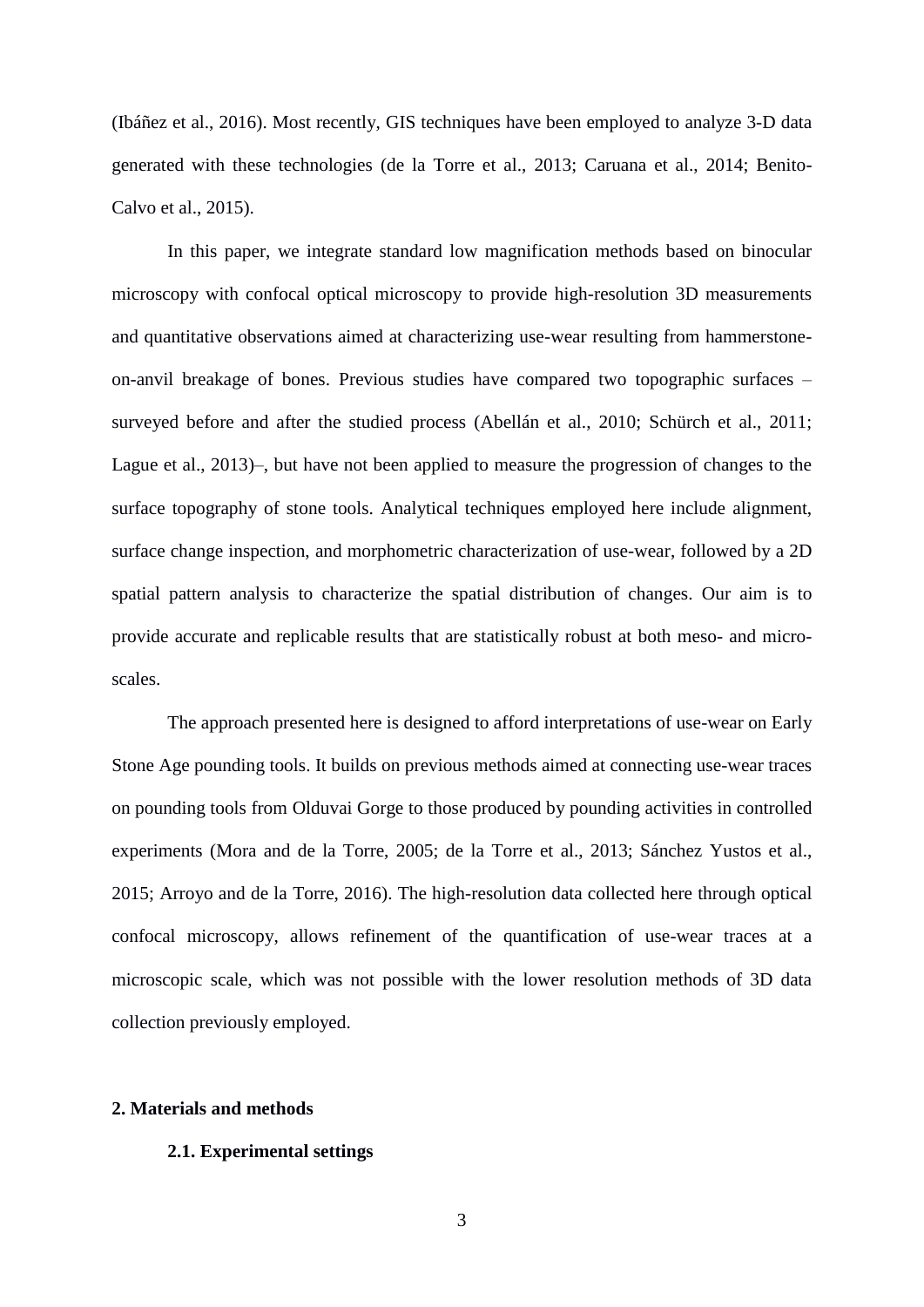Previous experimental programs have stressed the value of sequential experiments and continuous observation to get a detailed record of use-wear formation processes beginning with an unmodified rock surface (Yamada, 1993; Ollé and Vergès, 2014). We have applied this concept to study use-wear on pounding tools that were used to break limb bones with the goal of extracting marrow.

Our experiments included three pounding tools: one tabular quartzite anvil (ID: O98 measuring 182 x 134 x 74 mm and 2369.3 g) and two hammerstones: a quartzite cobble (ID: O86 measuring 72 x 67 x 69 mm and 511.8 g) and a basalt cobble (ID: O83 measuring 129 x 103 x 70 mm and 1045.8 g). Quartzite was collected from Naibor Soit, the main hominin raw material source at Olduvai Gorge (Tanzania) during the Lower Pleistocene, while the basalt cobble was recovered from the modern riverbed at Olduvai.

Prior to the experiments, specific areas of the tools were selected to be used as control points (CP), where repeated observations were made to document the progression of usewear. The state of the unused surfaces for each CP were documented microscopically at various magnifications ( $20 \times$ ,  $30 \times$ ,  $45 \times$ ) (Figure 1C). A microscopic inspection of the areas selected on each tool prior to their use, did not reveal any traces that would be identified as use-wear. Specifically, the quartzite anvil did not have fresh fractures or polish in its CP, while both hammerstones lacked fluvial cortex with uniform grain distributions and a low degree of surface polish.

The majority of microscopic analyses were conducted using a GX stereo-microscope, (magnification range of  $0.75{\text -}4.5\times$ ) with a  $10\times$  ocular lens, and a Nikon D90 camera attached for recording images. However, after the final stage of the experiments, we used a Leica S8APO microscope (magnification range of  $1 \times -8 \times$ ), equipped with a  $10 \times$  ocular lens, an EC3 3.1-megapixel digital camera and fiber optic illumination, for its superior magnification. The 3D microscopic details of the CPs were captured with a NanoFocus μSurf Mobile Plus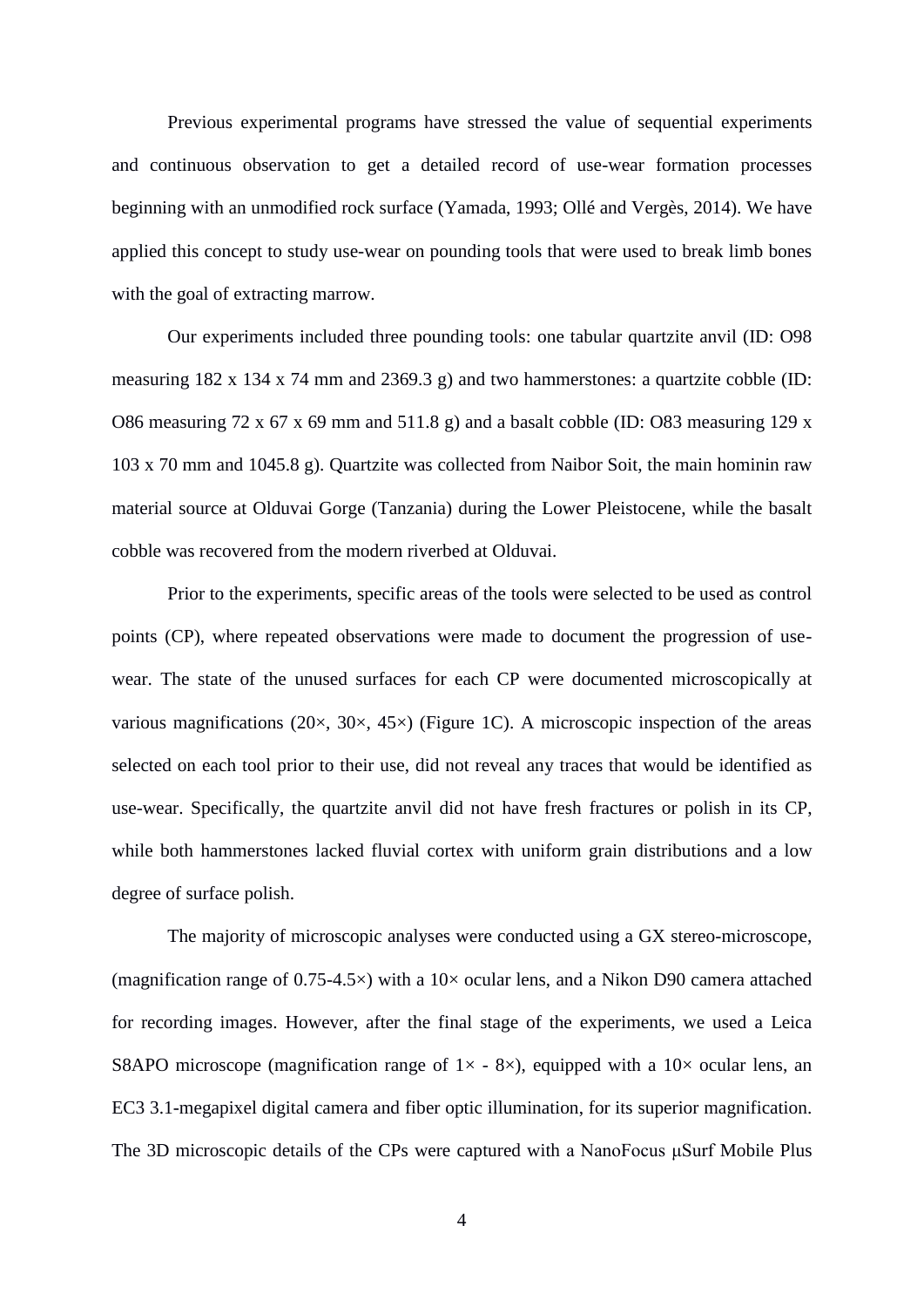Micro-3D scanner equipped with an Olympus  $1600 \frac{10 \times \text{objective}}{10 \times (0.30)}$ . The scanner employs a LED light source, a rotating multi-pinhole disc, an objective lens and CCD camera to collect surface data (Konschak, 2012). CP's were scanned individually at a working distance of 11.00 mm, a pitch of 0.937 μm and at the medium speed setting (3 out of 5).

The quartzite anvil had four CPs recorded with the microscopic and three CPs that were 3D scanned. The quartzite hammerstone had two CPs that were recorded with the optical microscopes and two with the micro-3D scanner, while the basalt hammerstone had three CPs recorded with the microscopes and two with the 3D scanner.

A total of 20 defleshed cow limb bones (3 tibiae and 17 femora) were processed in the experiments, which were carried out over multiple sessions so that data could be collected and the progression of use-wear assessed. The number of bones that were broken in each session varied, but was never more than four (Table S1). Hammerstone-on-anvil breakage of bones followed methods prescribed by Blumenschine (1988), with the goal of splitting bones longitudinally along their axes to facilitate the extraction of marrow. Bones were placed directly over the CP's on the anvil, which were located along one edge. They were struck on either the medial or lateral surfaces at three general locations along the diaphysis (proximal shaft, mid shaft and distal shaft) (Figure 1). Bones were moved so that the anvil CP was directly opposite the point of hammerstone impact, while hammerstones were held so that the CPs were directly impacting the bone surface. Each experimental session was recorded on video for further analysis.

# *Insert Figure 1*

After each experiment, pounding tools were washed to eliminate fat residues. They were rinsed with water, left to soak overnight in a neutral soup solution, subsequently cleaned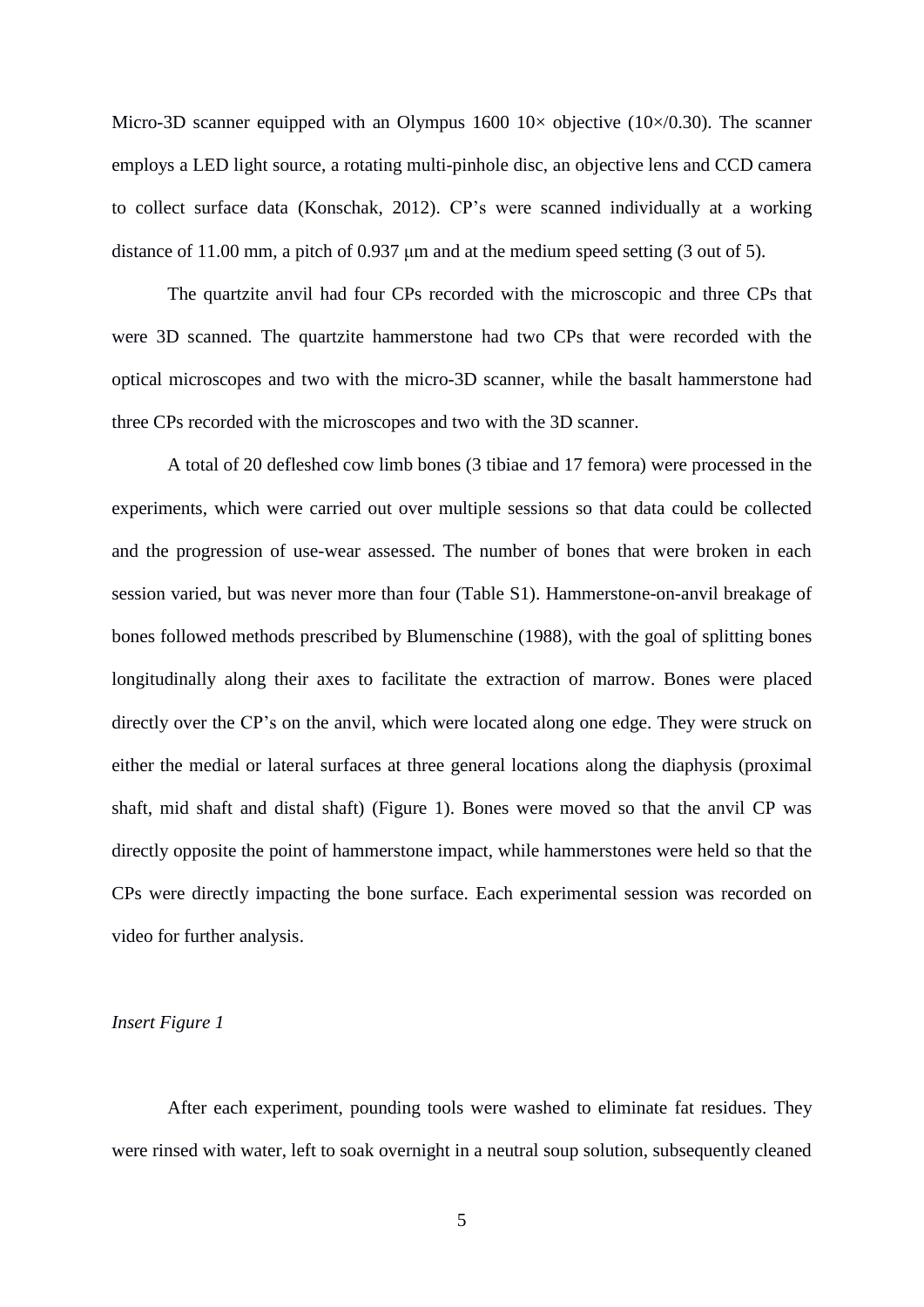in an ultrasonic bath for 10 minutes, and rinsed again with water. This process was repeated until all macroscopic residues were removed. All CPs were photographed and scanned after each session with the techniques described above.

# **2.2. 3D analytical techniques**

Microscopic changes on the pounding tools were assessed with multiple variables including distance changes, slope, plan and profile curvature, and two different roughness indices: TRI (Terrain Ruggedness Index) and VRM (Vector Ruggedness Measure). These indices have been previously tested and positively applied at a macroscopic scale in the analysis of pounding tools used by wild chimpanzees (Benito-Calvo et al., 2015). The data was processed using the open access software CloudCompare (Girardeau-Montaut, 2015), and SAGA GIS (Conrad et al., 2015).

## *2.2.1 3D alignment*

In order to guarantee a robust and fine morphometric surface comparison, the successive 3D point clouds measured in each CP were georeferenced in a common spatial coordinate system. Georeferencing can be done at macro- or meso-scales using preestablished reference points (e.g. ground control points or targets). To define accurate reference points at microscales when surface topography is under modification can be a fruitless task. However, 3D alignment techniques can alleviate this problem by matching multiple 3D entities and minimizing the differences between the 3D point clouds.

We used the Iterative Closest Point (ICP) technique (Zhang, 1994; Girardeau-Montaut et al., 2015) for registering the micro point clouds in a common coordinate system for each CP. Through this technique, a reference point cloud is kept fixed, while a second point cloud is transformed (usually by a combination of translation and rotation) to best match the reference point cloud (Girardeau-Montaut et al., 2015). The ICP algorithm iteratively recalculates the transformation needed to minimize the error from the transformed to the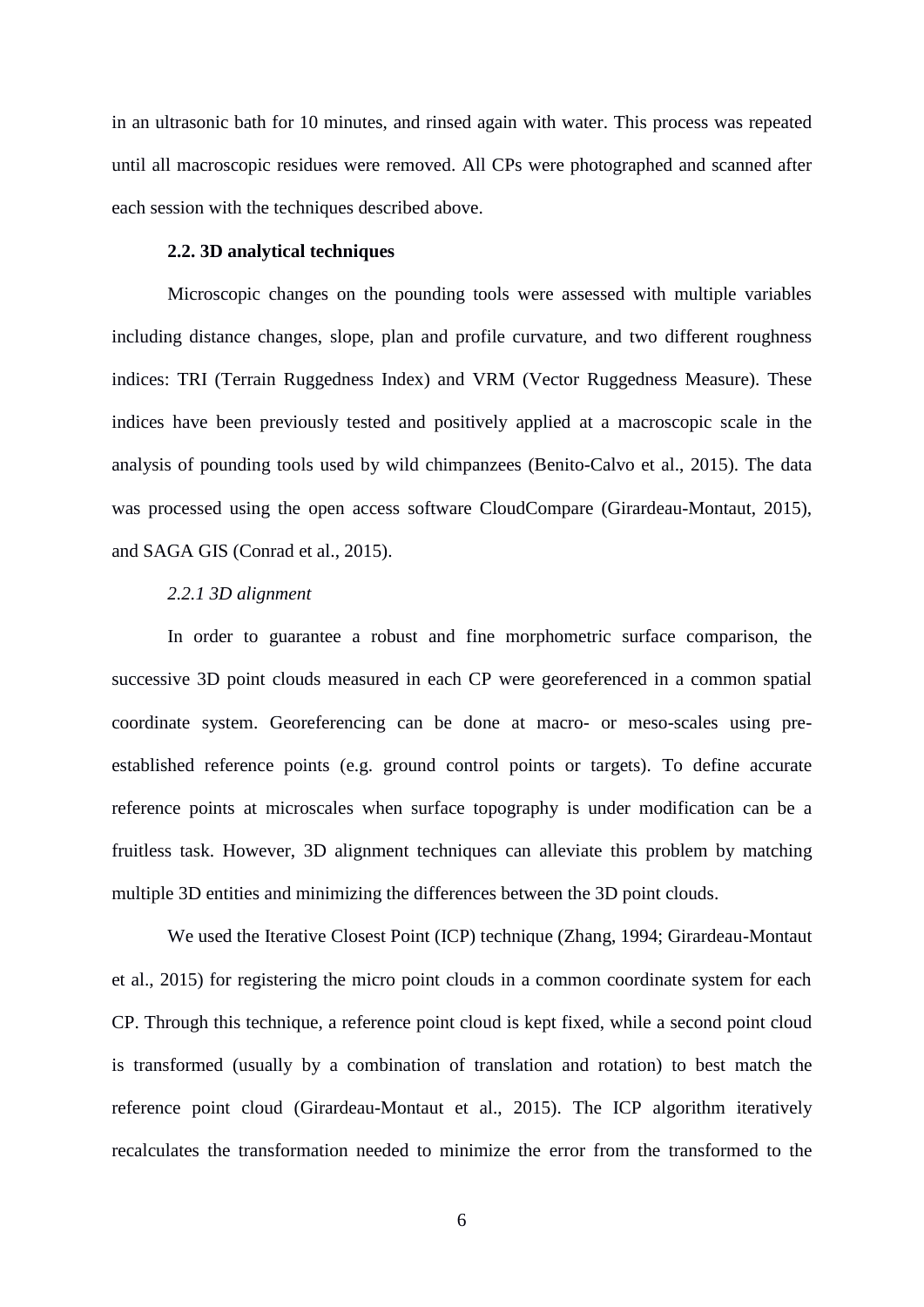reference point cloud. 3D point clouds were measured before and after the percussion activity for each control point (CP), and then they were registered in a common coordinate system. The latter was applied using a random sample always greater than 100,000 comparison points (Table S2).

During registration, the original scale of each 3D point cloud was preserved. Resulting registration errors were defined by RMS between 3 and 4 microns (Table S2). These registration errors were considered as acceptable, as they are close to the XY spatial resolution of the point clouds (3.125 microns). 3D alignment techniques require substantial overlap between CPs scans in order to achieve a representative analysis area and the best 3D alignment. This was only possible for two CPs (O83/CP1 ST3, O98/CP2 stages ST3 and ST6). The required common geometries of CPs could not be overlapped for O86.

# *2.2.2 Significant distance changes*

Once the point clouds were registered, we assessed changes in surface topography that occurred after each session of percussion activity by comparing the point clouds measured before and after the pounding session. This comparison provides a distance, which represents the perpendicular separation between the two topographic surfaces for each point, and can be transformed into volume units considering the resolution or XY spacing of the 3D confocal models. Topographic surfaces can be expressed in several ways, from simply XYZ data to more elaborate formats. The simplest formats are composed of discontinuous data, such as 3D points forming point clouds, or contours. More complex formats such as Digital Elevation Models (DEM) or vectorial meshes composed by triangulation, produce continuous topographic data. Surface comparisons are usually based on DEM of difference (DoD) (Abellán et al., 2010; Schürch et al., 2011), cloud-to-mesh or cloud-to-model comparisons (C2M) (Monserrat and Crosetto, 2008; Olsen et al., 2009), and direct cloud-to-cloud comparison (C2C) (Girardeau-Montaut et al., 2015). Techniques based on model generation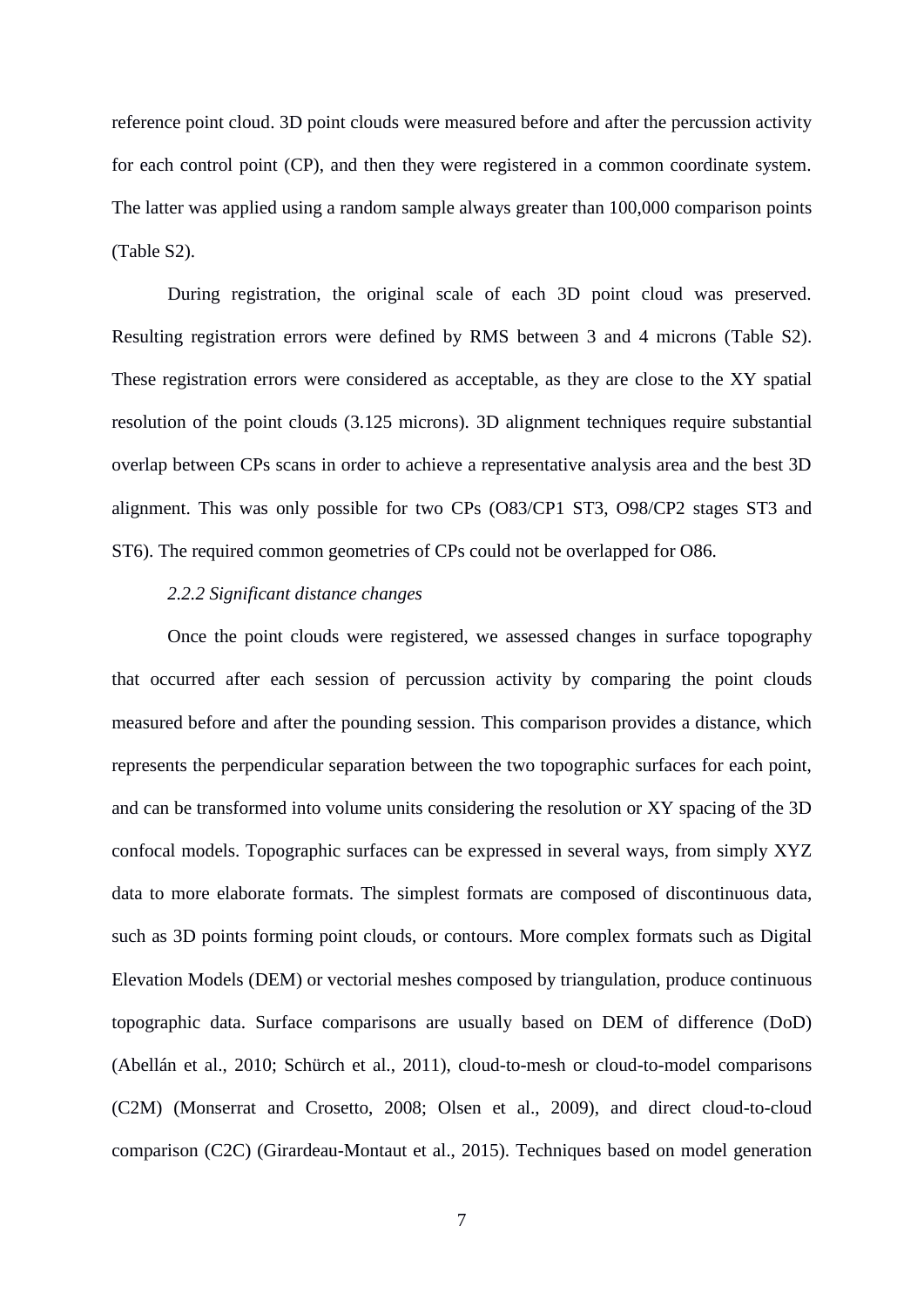(DoD or C2M) come with drawbacks inherent to the surface meshing or the DEM generation (i.e. time consuming, resolution, surface roughness, noise effects, etc.). The C2C technique provides the simplest and fastest direct 3D comparison, although it is also sensitive to surface roughness, outliers and point spacing; and does not include signed data or confidence intervals in the calculation (Girardeau-Montaut et al., 2015).

The algorithm used here to detect topographical changes in the micro-surfaces of CPs after the percussion activity is the M3C2, developed by Lague et al. (2013). In comparison with other methods, the M3C2 algorithm has been demonstrated to be more accurate (Lague et al., 2013), and has as an easier workflow due to the absence of surface meshing or Digital Elevation Model (DEM) generation. This algorithm provides signed and robust separation distances, obtained directly from the comparison of two 3D point clouds. M3C2 works in two steps defined by 1) the surface normal estimation in 3D at a scale consistent with the local surface roughness, and 2) the measurement of the mean surface change along the normal direction with explicit calculation of a local confidence interval. The latter attempts to capture the effects of surface roughness, position uncertainty and registration error, in order to detect statistically significant changes at a 95% confidence interval. Parameters used for the M3C2 calculation are detailed in Table S3.

# *2.2.3 Spatial pattern of significant changes*

Areas that exhibited statistically significant changes can be processed as categorical maps, which can be used to investigate the spatial pattern of changes. De la Torre et al. (2013) provided a set of variables to assess spatial distributions, which are mainly based on the calculation of the area, perimeter, size and shape of the areas showing changes. The distribution of features was estimated with the standard deviational ellipse of the distribution (de la Torre et al., 2013), which measures the directional trend, shape and relative position of the features considered.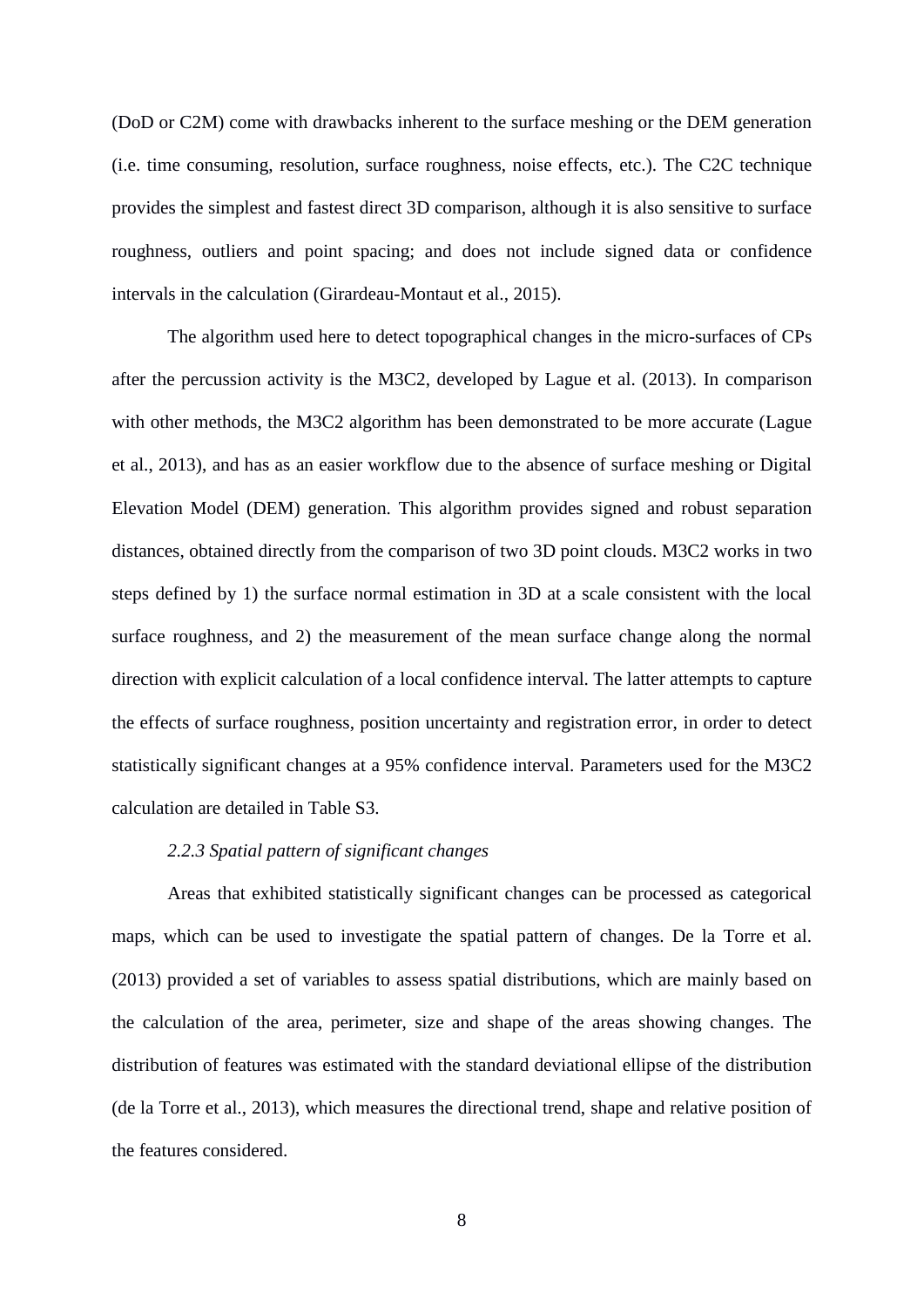#### *2.2.4. Morphometric changes*

Point cloud comparisons allow assessment of surface changes through distance calculation, but other morphometric variables can also be used to describe surface topographic changes and recognize use-wear features (Benito-Calvo et al., 2015). In order to analyze other morphometric changes across the surface, point clouds were gridded into DEMs, from which we calculate slope, curvature and roughness variables in a Geographical Information System (Conrad et al., 2015). Gridding was performed using the spatial resolution of data captured with confocal microscopy  $(3.125 \,\mu\text{m})$ .

## **3. Results**

# **3.1 Macroscopic and microscopic analysis**

Percussive artefacts showed very little evidence of modification at the macroscopic scale with a total absence of fractures or other modification to their general form. Only the quartzite hammerstone (O86) developed percussive wear traces that could be recognized macroscopically according to criteria defined by de la Torre et al. (2013), therefore we will focus on the microscopic approach.

The microscopic analysis of the pounding tools after each experimental session showed that the formation of use-wear was slow. For example, despite being used in all experimental sessions and receiving a total of 520 indirect strikes, the anvil (O98) exhibited only minimal observable modification (Figure 2) that included an isolated small shallow, a superficial area of crushed crystal located near CP-C (Figure 2-B7) and a possible area of abrasion (*sensu* Keeley, 1980; Sussman, 1988) near CP-D. There were not any missed blows, and therefore, there was no direct contact between the active and the passive element, which has been reported to be a main cause of use-wear formation (de la Torre et al., 2013). The low degree of modification to the passive anvil is consistent with previous observations of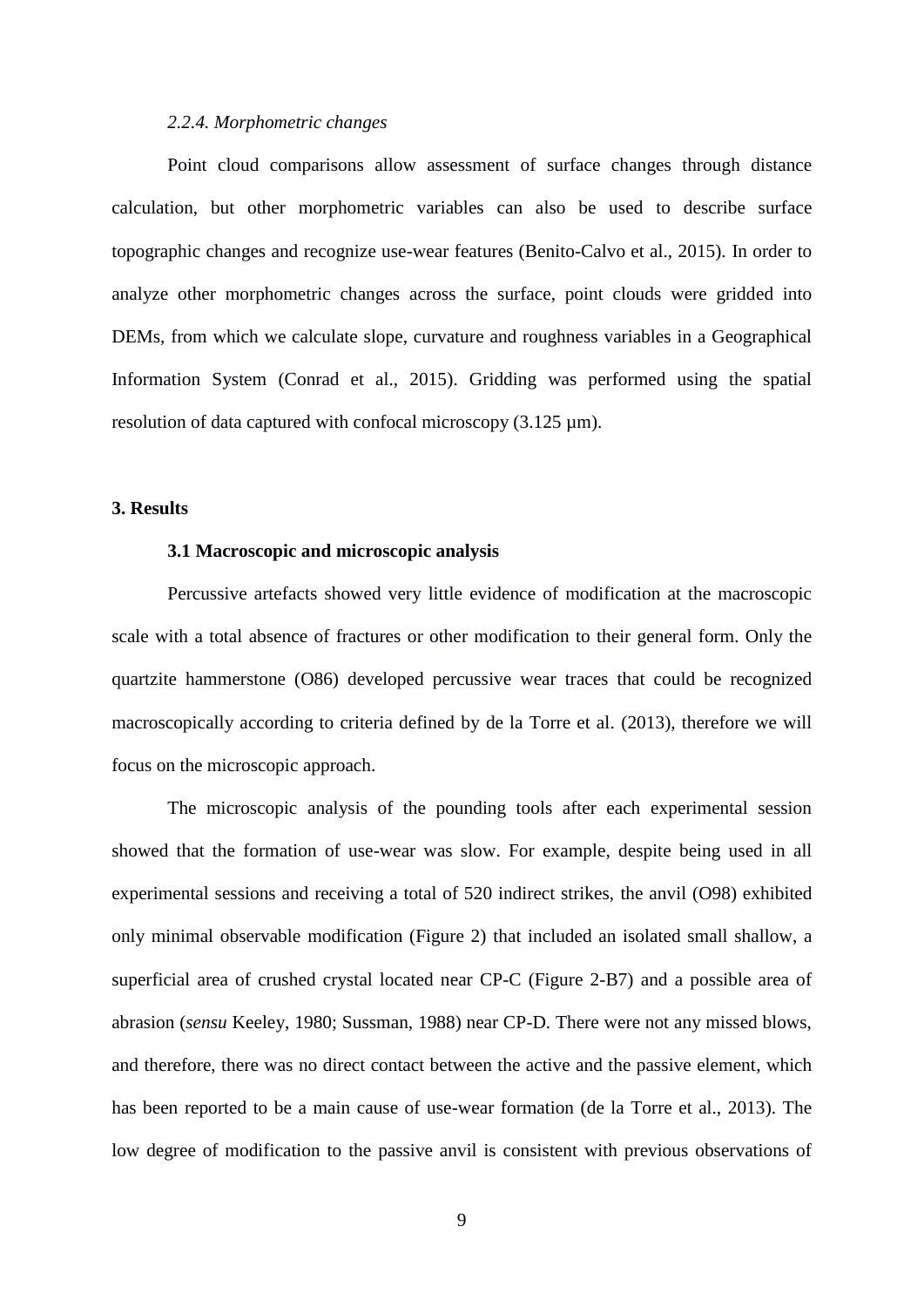bone breaking experiments (de la Torre et al., 2013; Sánchez Yustos et al., 2015) and is likely the result of the majority of the force transmitted by the hammerstone getting absorbed by the bone. Use-wear formed on the anvil may be more related to an abrasive process caused by the movement of the bone across the surface during the activity. Damage resulting from compressive forces was limited to weaker areas located on the edges of the anvil, where microscopic fracturing developed at the point of contact with the bones.

# *Insert Figure 2*

The active elements showed more obvious modification after use, with the quartzite hammerstone exhibiting greater damage than the basalt. The quartzite hammerstone (O86) was used to process 10 bones and delivered 276 strikes. Percussive wear traces on O86 started to develop after the first set of 3 bones (ST1), beginning with superficial crystal crushing (Figure 3-A2 and 3-B2). This damage became more intense as the experiments progressed (Figure 3A-3 and 4; 3B-3 and 4), producing detachment of small crystal fragments and the appearance of scattered pits (Figure 3A-5). After the final session, usewear traces were similar to battering produced on hammerstones through the production of stone flakes from a core. The lava hammerstone (O83) was used to process 10 bones, delivering a total of 244 strikes. This active element showed more superficial modifications than the O86, with a complete lack of deep batter marks. Damage was limited to scattered impact areas and small micro-fractures on the edges of some of the natural vesicles, but no large areas of grain crushing or other conspicuous marks were apparent under the low magnification used here (Figure 4). The wear traces identified on the active elements are similar to what is called 'mechanical wear' in tribology (*sensu* Kato, 2002), a process which is dominated by the fracturing of crystals and grains. The elasticity of bone likely slowed and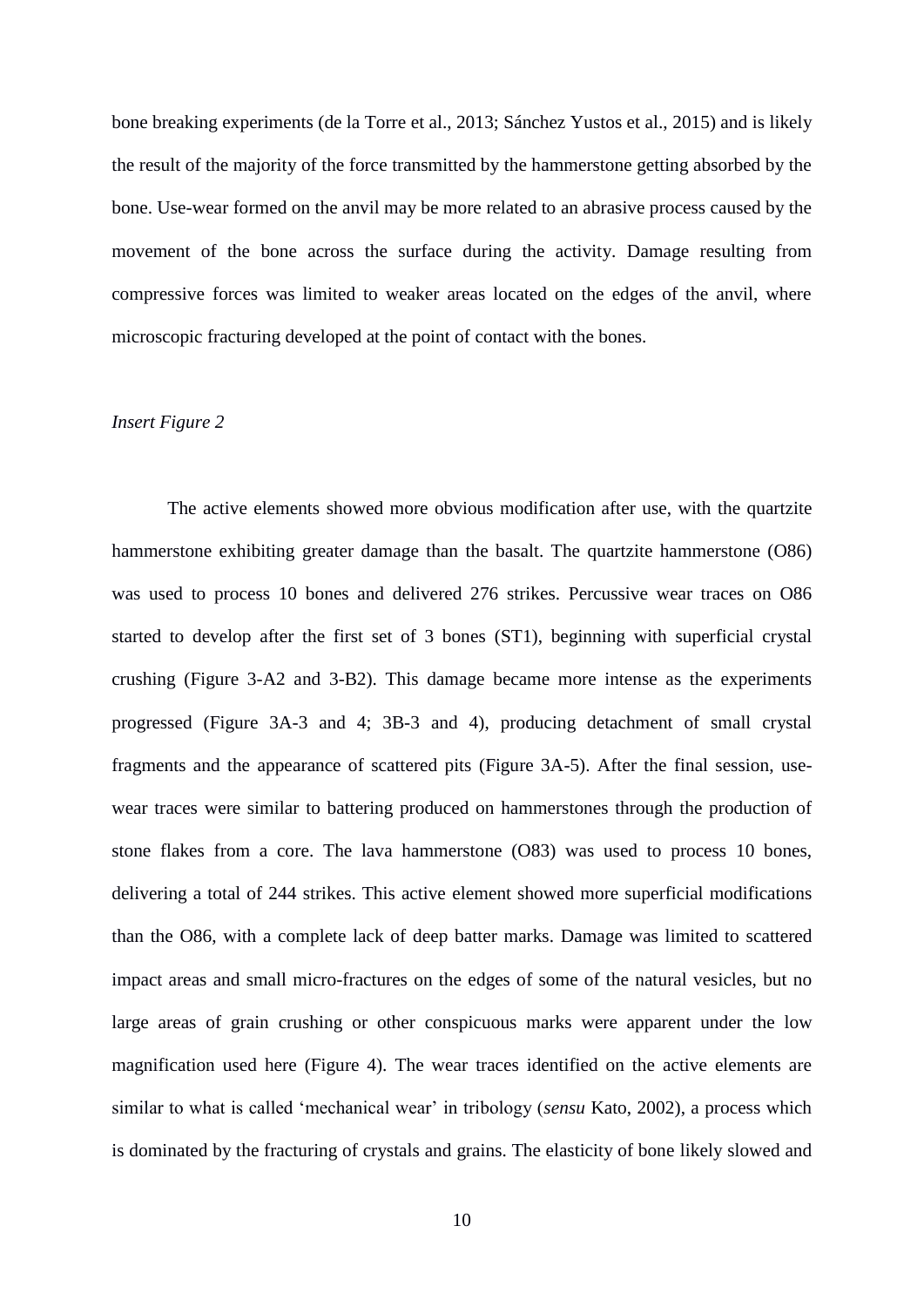minimized the development of use-wear on the more impact resistant stone.

*Insert Figure 3*

*Insert Figure 4*

### **3.2 Micro-3D surface modifications**

## *3.2.1. Morphometric analysis before the 3D alignment*

The low degree of surface modification to the pounding tools after the experiments is also evident when looking at the data obtained with the micro-3D scanner. The use of this technology allows a more detailed and quantifiable description of the damage. For example, the mean curvature of the surface increased at both CPs in tool O86, especially at the last stage (ST3) of the experiments (Figure S1). This supports the microscopic analysis, which showed the use-wear damage increased over time. Additionally, one of the CPs on the anvil (CP2), showed an increase to the curvature of the surface that was observable with the micro-3D scanner, but not with the stereo microscopes.

A morphometric analysis of every CP was initially conducted using the raw data (i.e. before the 3D alignment). In this case, we measured changes to the mean values of the TRI and VRM roughness indices, both of which showed significant changes (Figure S2). These results indicate a fracturing/crushing and then levelling wear formation pattern for the hammerstones, especially O86, but not the anvil.

For O86, in the first stage of use (ST1), there is a decrease in surface roughness (VRM and TRI indices). In ST2 roughness increases, before decreasing again in ST3. This pattern has also been observed through microscopic analysis of pounding tools. In the initial stage, surfaces are levelled with high points getting removed, thus roughness decreases; in the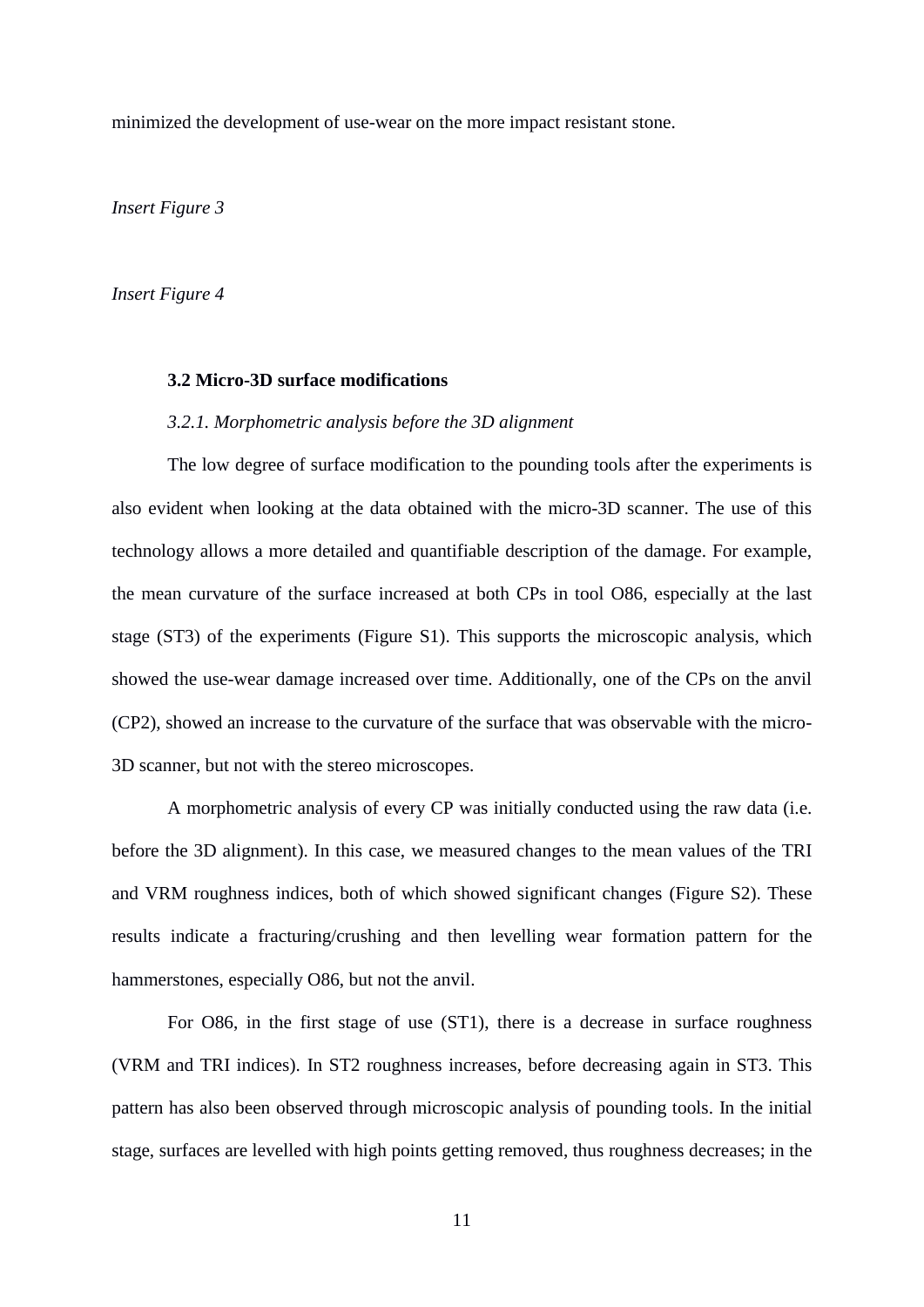second stage, the crystal structure becomes weaker and is ultimately crushed resulting in micro-fracturing and an increase in roughness; in the third stage, micro-fractured areas become levelled and roughness decreases again. A similar pattern was observed for hammerstone O83, but the process began with an increase in roughness, probably because the natural surfaces of lavas tend to be more regular or smoother than the quartzite.

The anvil (O98) did not show this pattern of alternating increases and decreases to roughness in either the micro-3D or microscopic analyses. However, the TRI and VRM indices generally decrease towards the end of the experiments (Figure S2), possibly due to micro levelling of the surface making the surface smoother, a process that could not be observed with a low magnification approach.

# *3.2.2 Morphometric analysis of 3D aligned data*

Morphometric analysis of georeferenced data detected in control points for O83 and O98 are summarized in Table 1. These changes are characterized by a general decrease in the mean elevation. Apart from this logical trend in surface modification resulting from use, we have also found other less obvious patterns. An increase in the mean slope and the mean roughness values were detected between the unused state and stage 3 for CP1 of O83 and CP2 of O98. This pattern was reversed between stages 3 and 6 for CP2 of O98. The surface curvature, profile and plan curvatures show different trends. While profile curvature increases in all the stages of the percussion activity, plan curvature falls from the unmodified stage to stage 3 in both pieces (O83 and O98), and rises from stage 3 to stage 6 in piece O98. These results were mirrored in a third CP for piece O98 (98 CP3), showing the same general morphometric trends observed in CP2 of O98.

*Insert Table 1*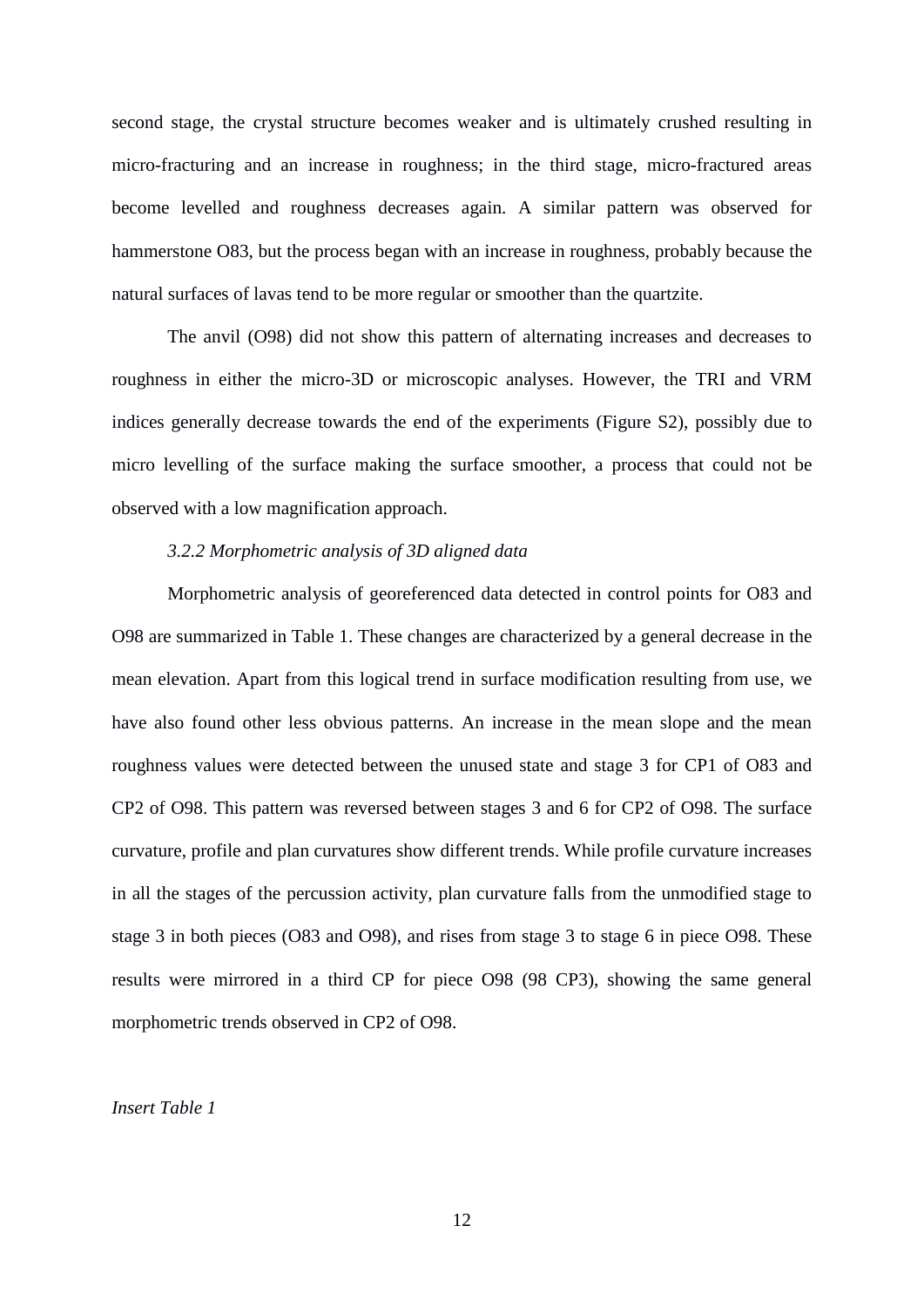## *3.3.2.1 Significant distance changes*

Changes in the CPs of O83 and O98 were assessed by measuring the separation distance between the registered 3D point clouds using the M3C2 parameters defined in Table 3 (Lague et al., 2013). This detects areas where the surface has been altered.

Changes detected in 83 CP1 are shown in Figure 5A and B, and demonstrate that this CP has changed significantly over 9.7% of the measured surface (Table 2A). 99.1% of the distance values decreased (Table 2B), indicating removal of the surface through use of the hammerstone. Decreases in distance values range from -7 to -42 μm, with a peak at -8 μm (Figure 5C). In total, the volumetric loss of the measured area is  $-1,709,704 \mu m^3$ . 0.9% of the total significant changes are positive (Table 2B), suggesting areas where the surface topography has somehow been built up (Figure 5A and C). The amount of buildup ranges from 6.4 μm to a maximum of 11 μm, with a mean of 7 μm (Figure 5C) and a volume increase of 9284 μm3.

# *Insert Figure 5*

# *Insert Table 2*

There are two phases considered for 98 CP2, with UNM-ST3 and ST3-ST6 representing the third and the last (sixth) stage of use (Figure 5D to G). Only 6.1% of the measured area has significant surface changes for UNM-ST3. 61.5% of the change is a decrease in distance values (Table 2A), which ranges from -7.9 μm to -79.1 μm (Figure 5D to G). Changes in this range show a multimodal pattern defined by a main mode located at -10 μm (22.63% of the negative change) and minor peaks at -21 μm (2.48%) and -30 μm (1.26%) (Figure 5C). The total negative volumetric change was measured at -1,227,660 μm3.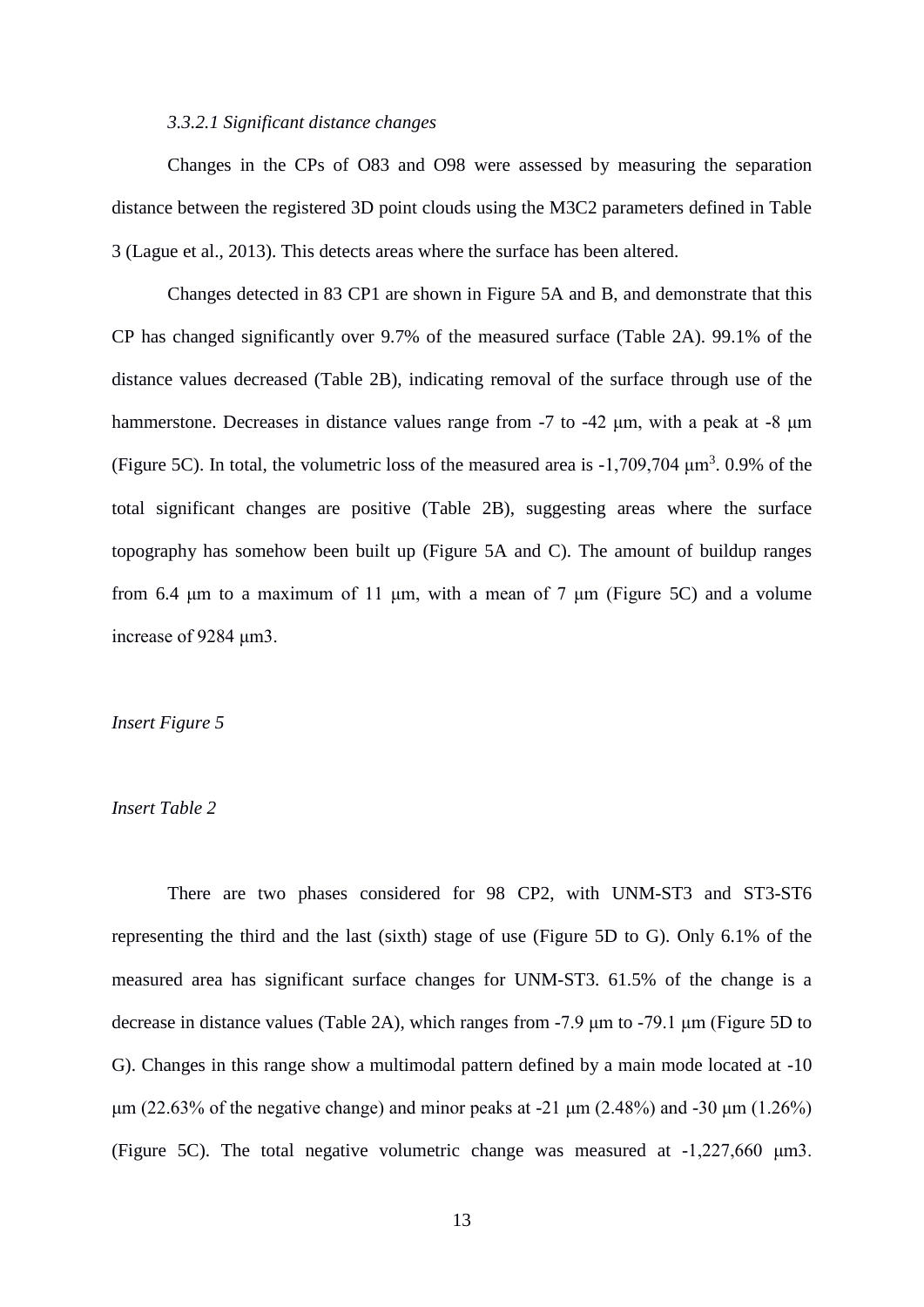Increases in the distance values were also observed (Figure 5D to G), representing a greater proportion of the significantly modified surface relative to 83 CP1. Specifically, positive distance values correspond to the 34.1% of the significant changes (Table 2B), representing a volumetric increase of 662,732 μm3. This increment shows a distribution dominated by a mean peak at 9.7 μm (Figure 5C).

ST3-ST6 also shows a low percentage (6.1%) of the surface is significantly changed (Table 2A, Figure 5E and G). However, decreases in distance values are more common at 89.3%, with volumetric changes of -2,527,253 μm3 (Figure 5C). Negative distance values fall between -7 μm and -117 μm. The distribution of negative distance values entails a main mode at 9 μm, representing 14.4% of the negative change (Figure 5C), and a longer tail with minor peaks at -25  $\mu$ m (2.92%) and 44  $\mu$ m (1.6%). In this control point, significant increases in distance values were also observed (10.7%) and range between 7 and 80 μm, showing a distribution dominated by a peak at 8.4 μm (Figure 5C). The volume of positive significant changes to distance values is  $143,443 \text{ }\mu\text{m}^3$ .

# *3.3.2.2 Spatial pattern of significant changes*

Table 6 summarizes the results of the changes to controls points O83-CP1/ST3, O98- CP2/ST3 and ST6. These quantitative results support the qualitative observations made with the stereo microscope. The hammerstone (O83) showed the greatest percentage of significantly modified surface (PA=9.65%), the biggest individual modified area (LUW=1.56%) and modifications that tend to be more irregular in shape (Elongation=1.24). 3D models of the anvil have revealed the highest densities of impact marks (D=0.00016  $n/\mu m^2$ ) despite an absence of microscopic use-wear traces when observed with a stereo microscope. The spatial distribution of significant changes showed similar patterns, defined by deviational ellipses located in a centered position and with similar elongation characteristics in a vertical or subvertical position (Table S4, Figure 5H).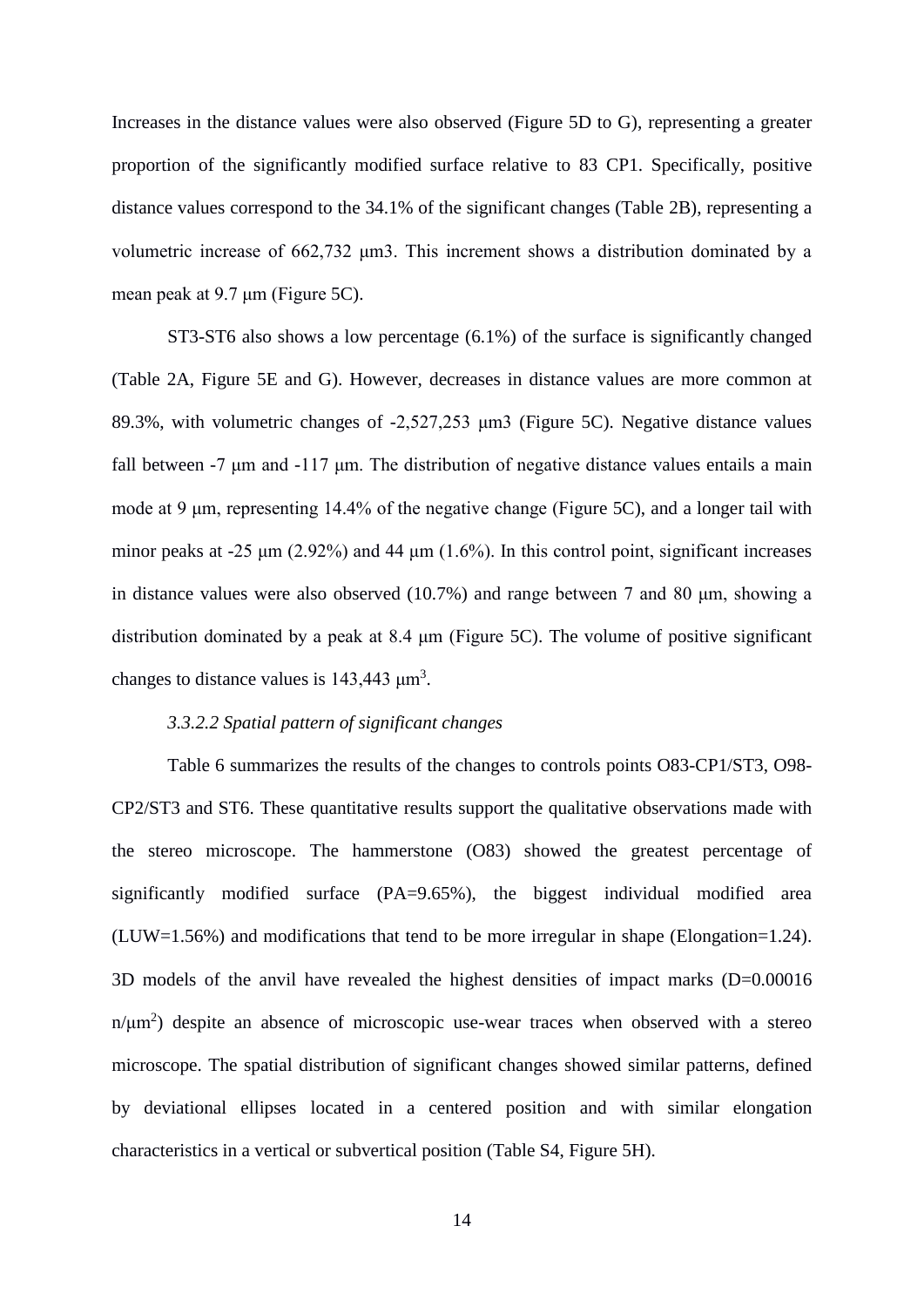## **4. Discussion**

#### **4.1 The identification of surface modification using 3D models**

3D alignment techniques are effective at registering correlative point clouds in a common reference system, which is a critical step to reliably assess changes in surface morphology. This process is applicable to large sets of comparison points (>100,000), which provide accurate and robust results (Table S2). Despite this success, the analyses were not without problems. While the ICP algorithm was effective at establishing a common georeferenced system of point clouds for pieces O83 and O98, a point cloud for piece O86 could not be registered. We did not find common geometries to apply the ICP algorithm in the control point of this piece likely because the percussive activity completely wore down the surface around the CPs. This indicates a softer lithology and/or a more intensive use for piece O86, and also suggests 3D alignment techniques may not be applicable when surface changes are extreme. However, this limitation could be minimized by creating larger control points that include more unmodified surface in the initial 3D data capture.

The statistically significant changes measured ranged between 7 and 117 μm (Figures 5), values that are much higher than the registration errors indicating the reliability of measured variables even at micro-scales. These measures allow for the quantification of surface changes in ways that are not possible using data collected with a stereo microscope. For example, we can compare the volume of change in surface topography noting that the change was much greater in the hammerstone O83 than the anvil O98. This indicates than the modified surface area is greater in the hammer than in the anvil (Figure S3). We can also determine that the maximum change in depth is greater in the anvil at -111 μm than the hammerstone at -42 μm.

We observed both decreases and increases in distance values, which quantify changes in surface morphology. Most of the changes we observed were decreases in the measured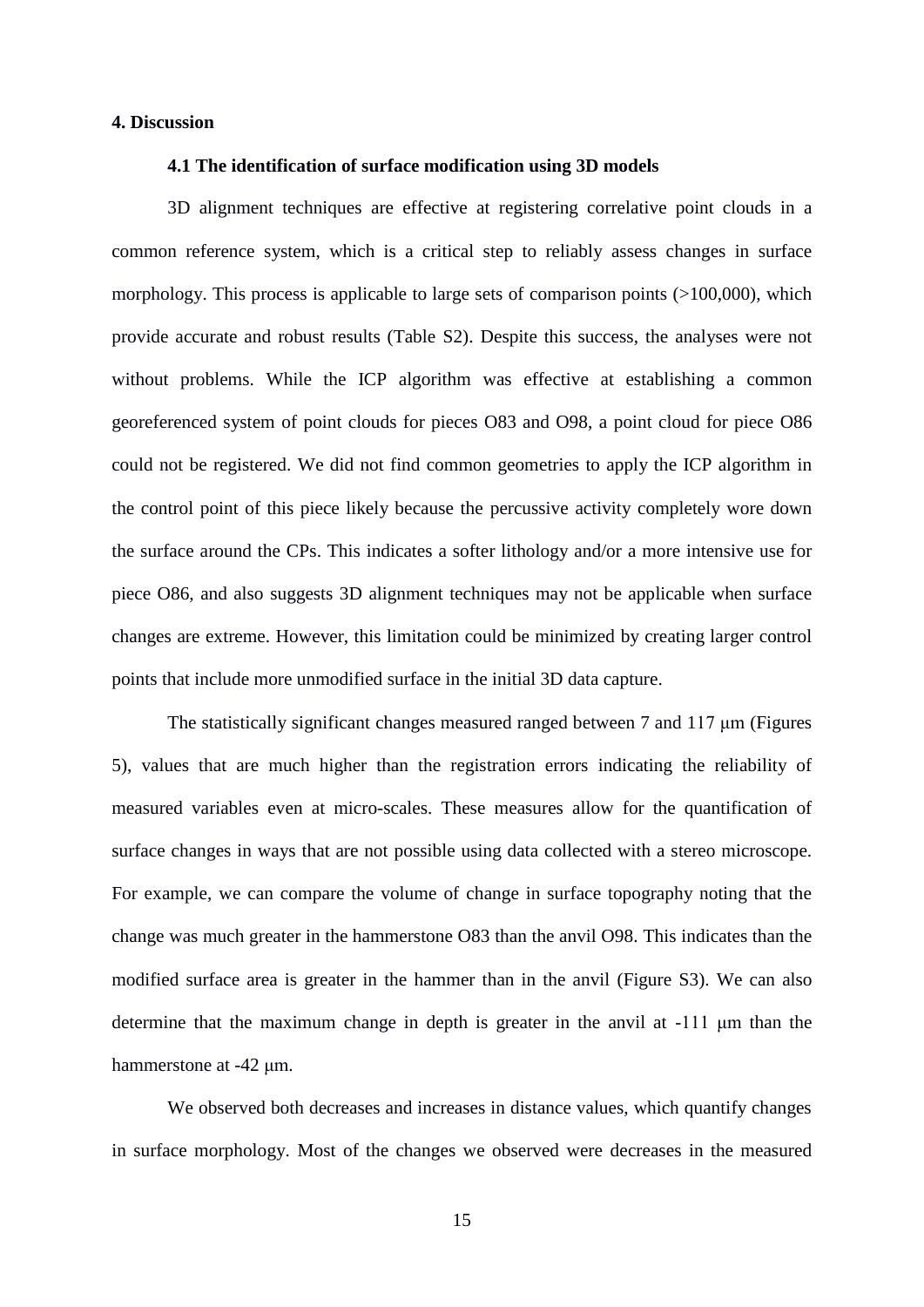distance values resulting from impacts of the hammerstone on the bone or the bone on the anvil. However, we also detected statistically significant increases to distance values, which were likely the result of a buildup of tissue that was transferred from bones to stones during breakage. This was more significant in the hammerstone than in the anvil and suggests that the measured decreases in distance values may have been even greater with more aggressive cleaning of surfaces.

Morphometric analyses of the surfaces (Table 1) show that the slope, roughness and curvature of stone hammers and anvils are all modified by percussion activities. The surfaces alternate between smooth and rough conditions. As the surface degrades it becomes smoother due to the crushing of local peaks, while a rougher surface can also develop due to cracking. However, the trend is towards smoother surfaces overall as is demonstrated by the low slope and roughness values in stage 6 of 98 CP2 compared with the measurements of this CP before modification.

## **4.2 Implications for the analysis of archaeological percussive artefacts**

Ollé and Vergès (2014) stressed that use-wear must be observed with a range of magnifications throughout its development to evaluate the formation of these traces on stone tools. Our use of a high-resolution laser scanning confocal microscope and a low magnification stereo microscope follows this prescription, while also providing quantitative data on changes to surface morphology after the repeated use of pounding tools. The results based on the micro-3D scanning are consistent with those obtained with the stereo microscope in reflecting a low degree of modification in the surfaces of pounding tools that were used in bone breaking activities. Both techniques also demonstrate that use-wear formation is progressive and that raw materials of the hammerstone and anvil likely influence how fast and extensive use-wear is developed.

The results of our analyses suggest hominin breakage of limb bones using a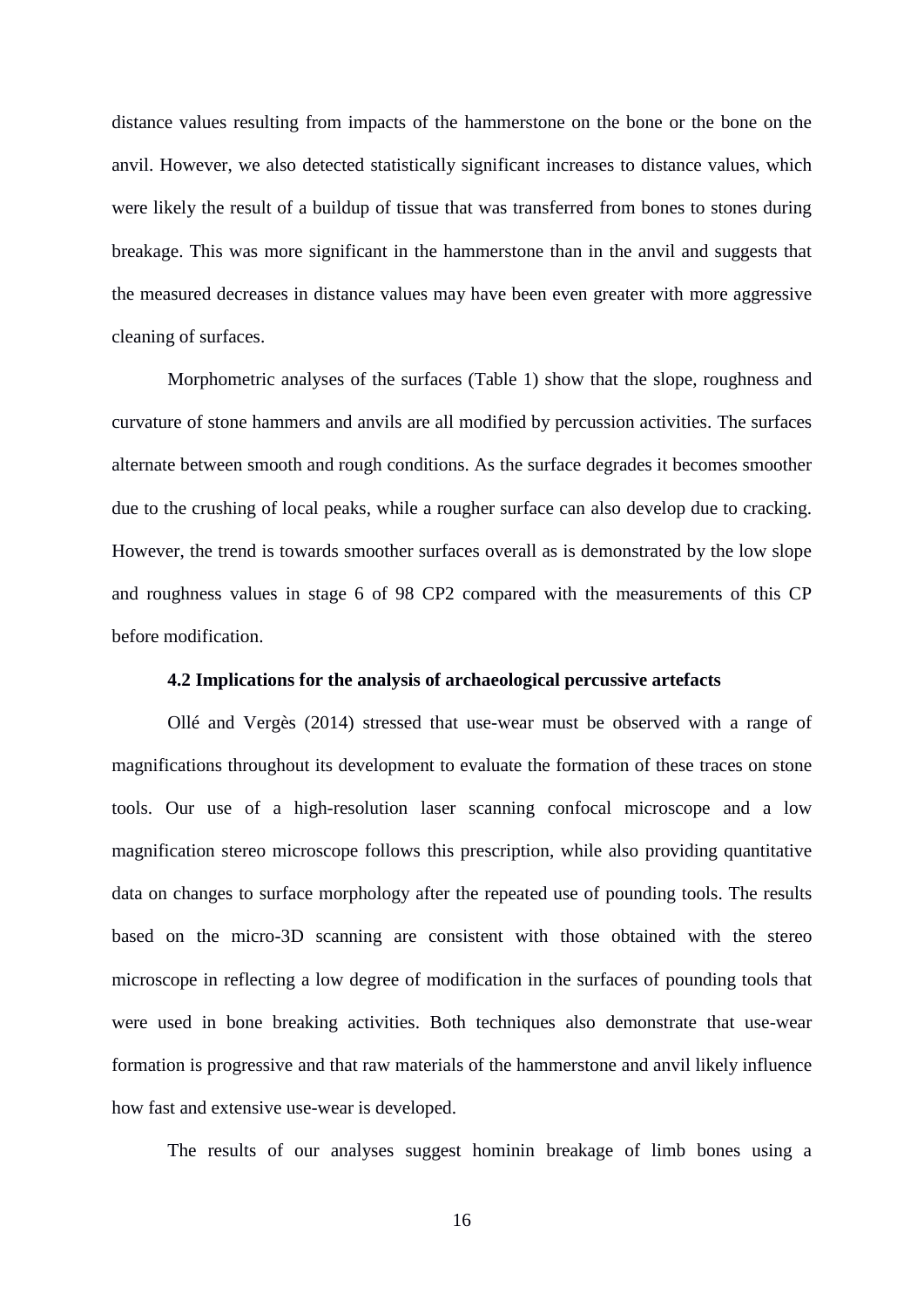hammerstone-on-anvil technique would be difficult to detect on pounding tools in the archaeological record. When damage is severe enough to be perceivable using a stereo microscope or even a naked eye, it would likely be mistaken with that created on hammerstones during stone flake production. This suggests many seemingly unmodified cobbles and blocks at archaeological sites could be minimally used pounding tools with only minor use-wear traces.

The experimental analysis of pounding tools can help us understand use-wear formation processes. The micro-3D analyses used here have revealed traces that were not observable with traditional methods, highlighting the potential of this technology in use-wear analysis. However, while the quantification of microscopic use-wear using 3D modeling generates reliable data that can be used to assess use-wear formation processes, a proper understanding of the development of use-wear on experimental tools is necessary to appreciate these changes. Lastly, modifications produced through natural processes must also be considered when applying this technique to archaeological material.

# **5. Conclusions**

This paper develops a new method to quantify microwear traces on pounding tools using 3D techniques to measure high-resolution 3D data collected with a confocal microscope. Results show that microwear is slow to develop during bone breaking activities, yet small changes in surface topography are measureable using micro-3D data. In general, surfaces of tools become smoother with use although surface morphology can alternate between rougher and smoother states due to the development of microfractures. These changes are amplified in the active element (hammerstone) compared with the passive element (anvil). Use-wear on the active elements occurred over a larger area than on the passive elements, but the latter often exhibited deeper modifications.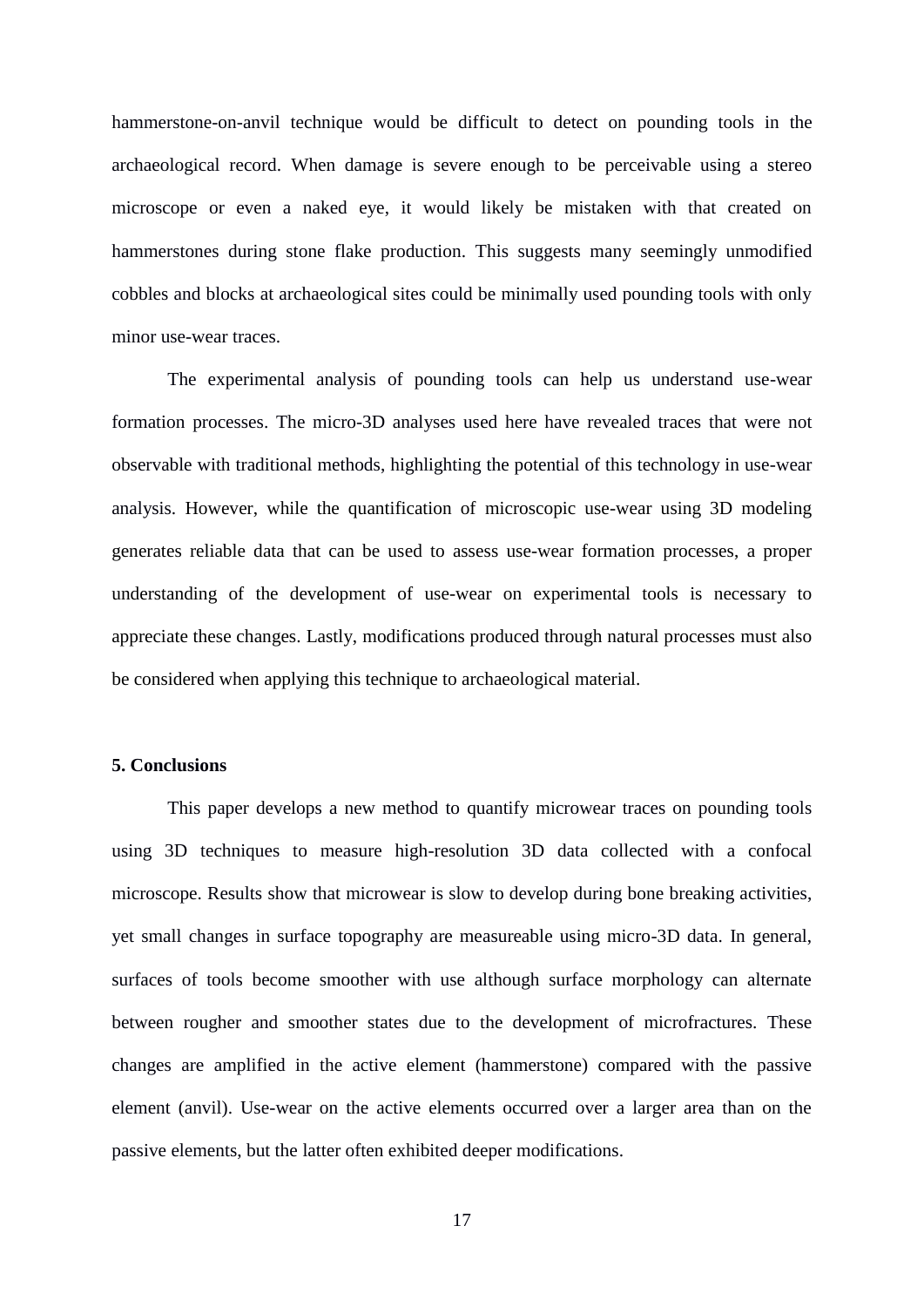Understanding the development of percussive activities over the course of human evolution has the potential to provide important implications about the behavior of our ancestors and their subsistence strategies. At Olduvai Gorge (Tanzania) research has shown a great diversity of percussive artefacts identified through the archaeological sequence (from Bed I to Bed IV) (Leakey, 1971; Jones, 1994; Mora and de la Torre, 2005), and experimental programs have since focused on setting up protocols to infer the use of these artefacts. Up until now, these studies have focused on macroscopic use-wear traces (de la Torre et al., 2013), and applying these protocols to the analysis of archaeological pounding tools (Arroyo and de la Torre, 2016). Here we provide a new protocol for the use of microscopic traces in these analyses and hope that future experiments will apply this protocol to characterize additional pounding activities.

# **Acknowledgments**

We thank T. Proffitt and J. di Cerbo for their help during the experiments, and an anonymous reviewer for their comments, which served to improve this manuscript. Research at Olduvai Gorge by the Olduvai Geochronology Archaeology Project (OGAP) is authorized by the Tanzania Commission for Science and Technology (COSTECH), the Tanzanian Department of Antiquities, and the Ngorongoro Conservation Area Authority. Funding from the Leverhulme Trust (IN-052) and the European Research Council-Starting Grants (ORACEAF, project number 283366) are acknowledged.

## **Bibliography**

Abellán, A., Calvet, J., Vilaplana, J.M., Blanchard, J., 2010. Detection and spatial prediction of rockfalls by means of terrestrial laser scanner monitoring. *Geomorphology*, 119(3- 4), 162-171.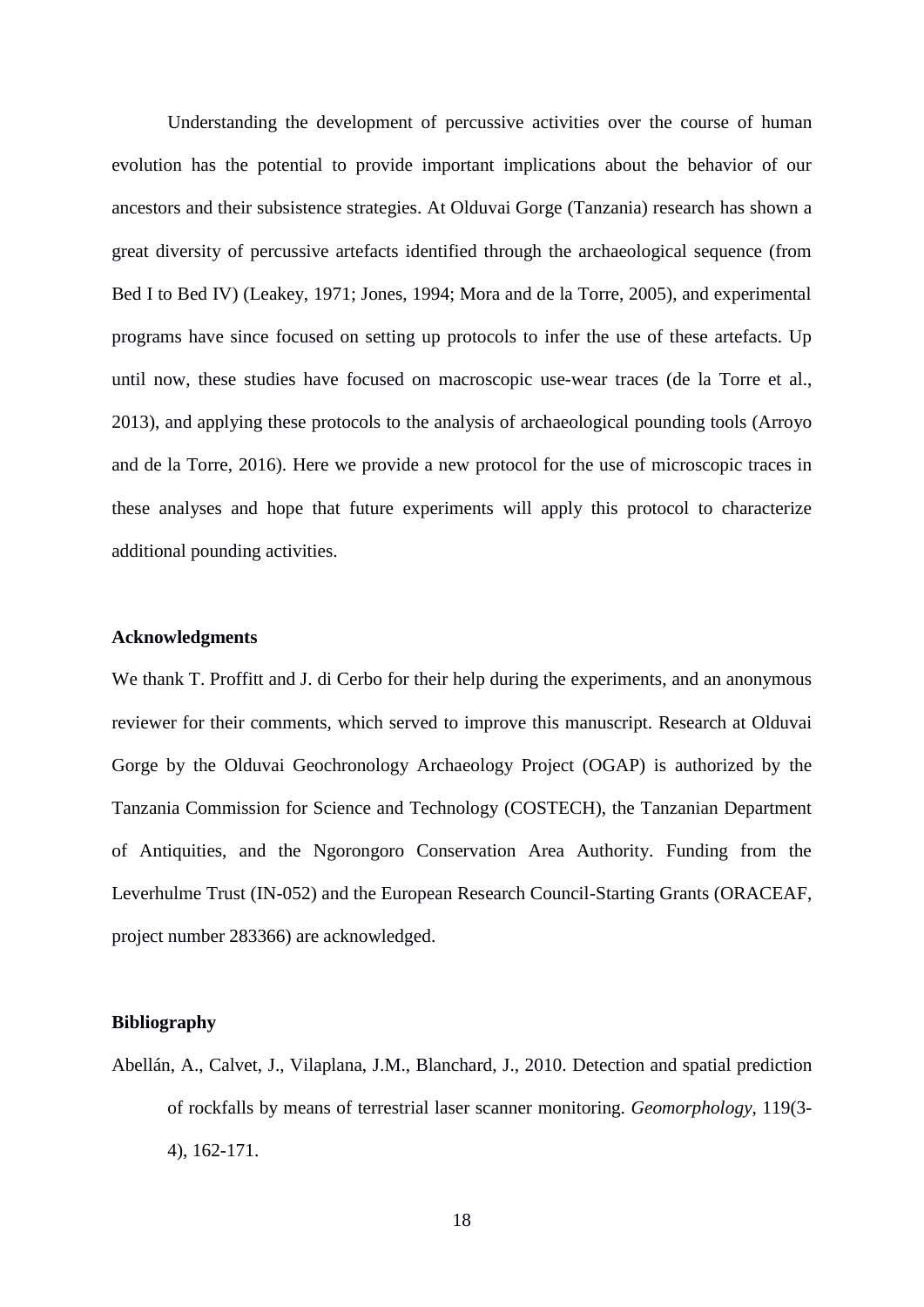- Álvarez, M., Fuentes, N.O., Favret, E.A., Vanina Dolce, M., Forlano, A., 2012. Quantifying use-wear traces through RIMAPS and variogram analyses. *Archaeological and Anthropological Sciences*, 4(2), 91-101.
- Anderson, P., Astruc, L., Vargiolu, R., Zahouani, H., 1998. Contribution of quantitative analysis of surface states to a multi-method approach for characterizing plantprocessing traces on flint tools with gloss, in: Facchini, D., Palma di Cesnola, A., Piperno, M., Peretto, C. (Eds.). *Functional analysis of lithic artefacts: current state of the research. Proceedings of the XIII Congress (Forli, 8-14 September 1996)*. UISPP. Volume 6 Tome II, Forli: ABACO, pp. 1151-1160.
- Anderson-Gerfaud, P., 1981. *Contribution méthodologique à l'analyse des microtraces d'utilisation sur les outils préhistoriques*. Thèse de 3ème siecle. Université de Bordeaux.
- Arroyo, A., Torre, I. de la, 2016. Assessing the function of pounding tools in the Early Stone Age: A microscopic approach to the analysis of percussive artefacs from Beds I and II, Olduvai Gorge (Tanzania). *Journal of Archaeological Science*, 74, 23-34.
- Barceló, J.A., Pijoan, H., Vicente, O., 2001. Image quantification as archaeological description, in: Stancic, Z., Veljanovski, T. (Eds.). *CAA'2000 computing archaeology for understanding the past*. BAR International Series 931, Oxford, pp. 69-77.
- Benito-Calvo, A., Carvalho, S., Arroyo, A., Matsuzawa, T., Torre, I. de la, 2015. First GIS analysis of modern stone tools used by wild chimpanzees (Pan troglodytes verus) in Bossou, Guinea, West Africa. *Plos One* 10(3), e0121613. doi:10.1371/journal.pone.0121613
- Beyries, S., Delamare, F., Quantin, J.C., 1988. Tracéologie et regosimétrie tridimensionelle., in: Beyries, S. (Ed.). *Industries Lithiques: Tracéologie et Technologie*, vol 2. BAR International Series, Oxford, pp. 115-132.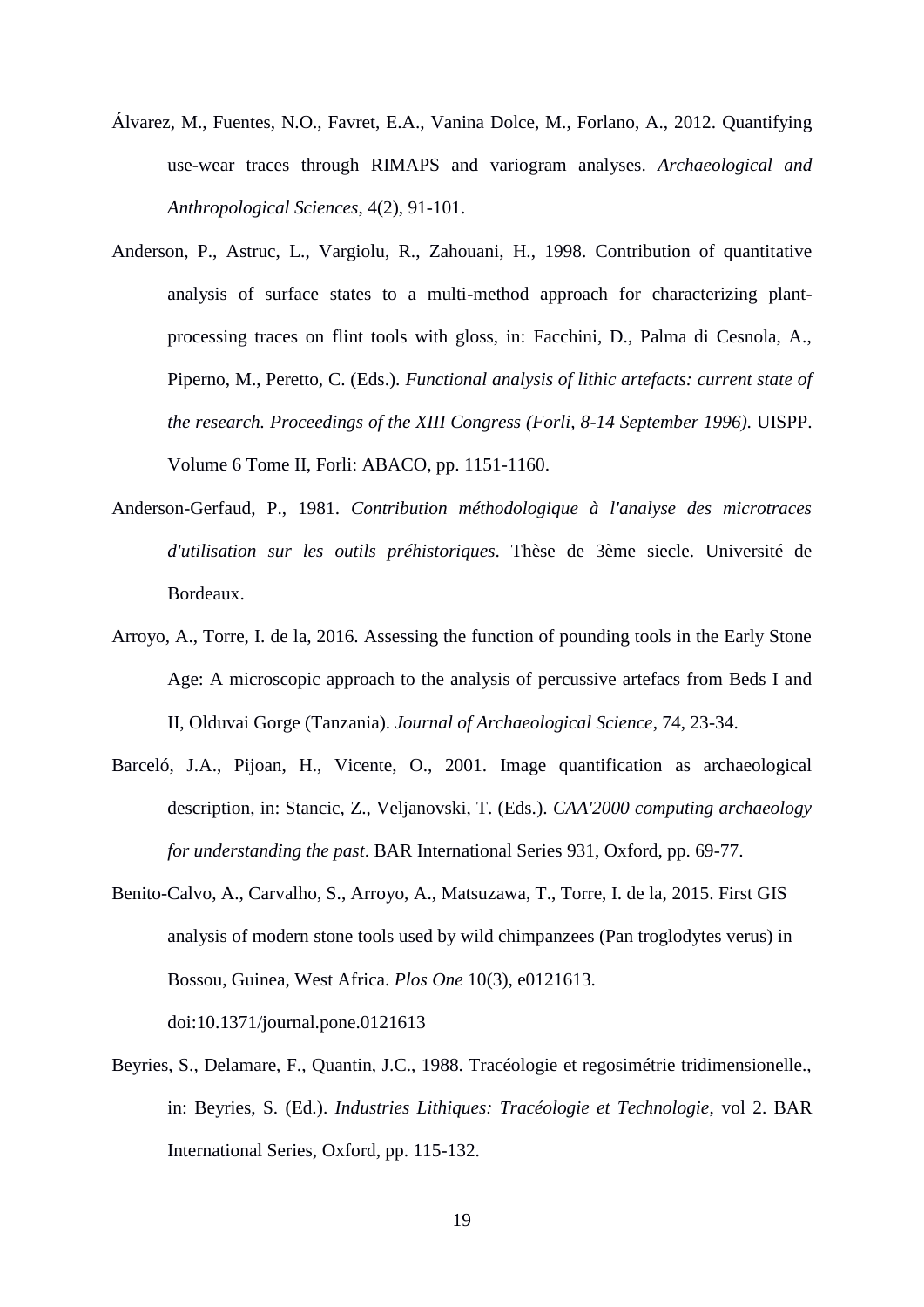- Blumenschine, R.J., 1988. An experimental model of the timing of hominid and carnivore influence on archaeological bone assemblages. *Journal of Archaeological Science*, 15(5), 483-502.
- Caruana, M.V., Carvalho, S., Braun, D.R., Presnyakova, D., Haslam, M., Archer, W., Bobe, R., Harris, J.W.K., 2014. Quantifying traces of tool use: A novel morphometric analysis of damage patterns on percussive tools. *Plos One*, 9(11), e113856. doi:10.1371/journal.pone.0113856
- Conrad, O., Bechtel, B., Bock, M., Dietrich, H., Fischer, E., Gerlitz, L., Wehberg, J., Wichmann, V., Böhner, J., 2015. *System for Automated Geoscientific Analyses*  (SAGA) v. 2.1.4, Geoscientific Model Development 8, 1991-2007.
- Evans, A. A., Donahue, R. E., 2008. Laser scanning confocal microscopy: a potential technique for the study of lithic microwear. *Journal of Archaeological Science*, 35(8), 2223-2230.
- Frison, G. C., 1968. A functional analysis of certain chipped stone tools. *American Antiquity* 33(2), 149-155.
- Girardeau-Montaut, D., 2015. CloudCompare. 3D point cloud and mesh processing software Open Source Project, 2.6 ed.
- González-Urquijo, E., Ibáñez-Estévez, J. J., 2003. The quantification of use-wear polish using image analysis. First results. *Journal of Archaeological Science*, 30(4), 481- 489.
- Grace, R., Graham, I. D. G., Newcomer, M., 1985. The quantification of microwear polishes. *World Archaeology*, 17(1), 112-120.
- Hurcombe, L. M., 1992. *Use-wear analysis and obsidian: theory, experiment and results*, JR. Collins Publications.
- Ibáñez-Estévez, J.J., Anderson, P., González-Urquijo, E., Gibaja Bao, J.F., 2016. Cereal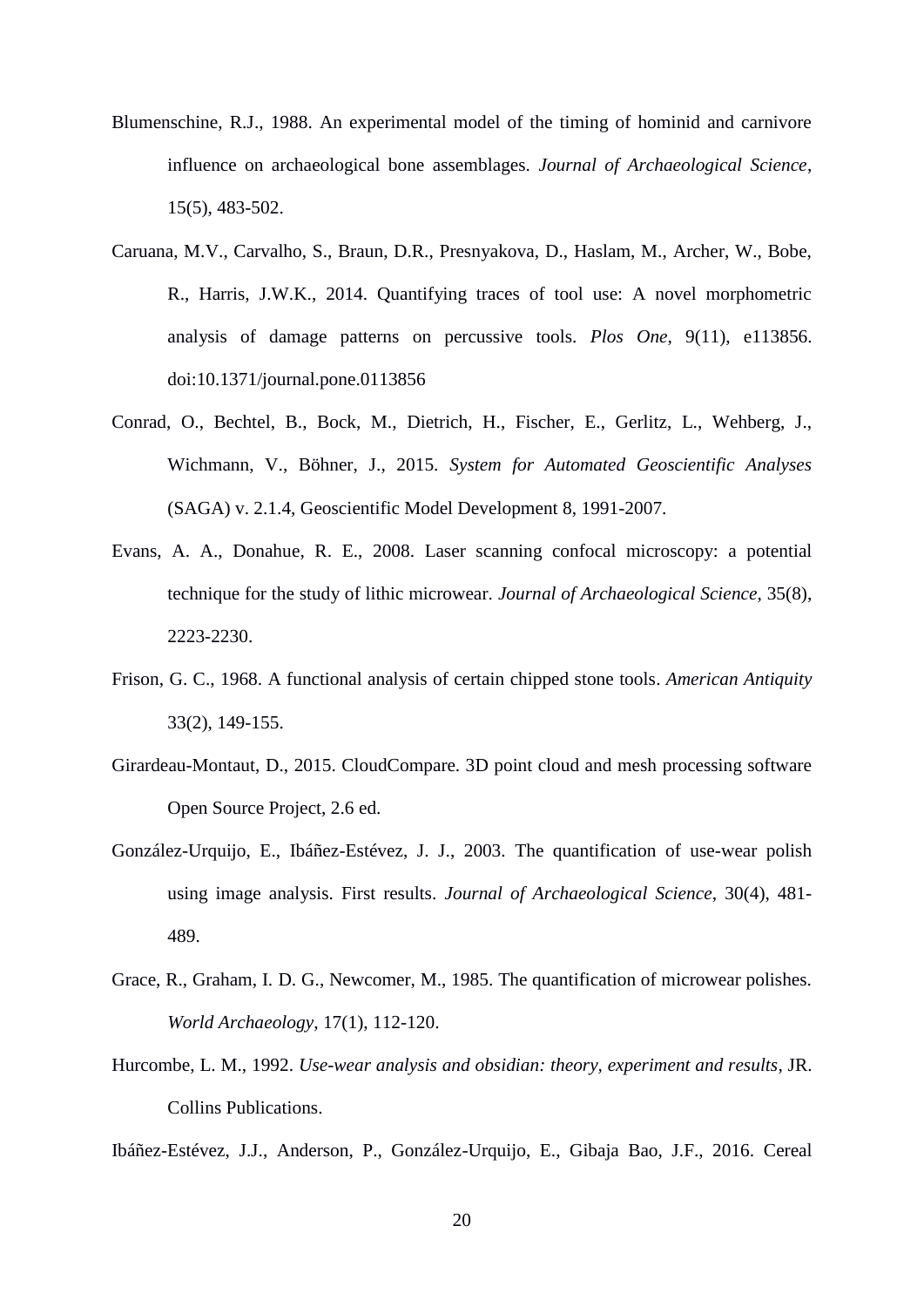cultivation and domestication as shown by microtexture analysis of sickle gloss through confocal microscopy, *Journal of Archaeological Science* 73, 62-81.

- Jones, P. R., 1994. Results of experimental work in relation to the stone industries of Olduvai Gorge, in: Leakey, M. D., Roe, D.A. (Eds.). *Olduvai Gorge. Excavations in Beds III, IV and the Masked Beds, 1968-1971*. Cambridge University Press, Cambridge, pp. 254-298.
- Kato, K., 2002. Classification of wear mechanisms/models. *Journal of Engineering Tribology,* 216(6), 349-355.
- Keeley, L. H., 1980. *Experimental determination of stone tool uses: a microwear analysis*. University of Chicago Press, Chicago.
- Keller, C. M., 1966. The development of edge damage patterns on stone tools. *Man*, 1(4), 501-511.
- Kimball, L., Allen, P., Kimball, J., Schlichting, B., Pham, K., 1998. The analysis of microwear polishes with the atomic force microscope, in: Facchini, F., Palma di Cesnola, A., Poperno, M., Peretto, C. (Eds.). *Functional analysis of lithic artefacts: current state of the research*. Proceedings of the XIII Congress (Forli, 8-14 september 1996). UISPP. Volume 6 Tome II, Forli: ABACO, pp. 1121-1132.
- Konschak, H., 2012. NanoFocus operation manual. Oberhausen.
- Knutsson, K., 1988. *Patterns of tools use. Scanning electron microscopy of experimental quartz tools.* Societas Archaeologica Upsaliensis, Uppsala.
- Lague, D., Brodu, N., Leroux, J., 2013. Accurate 3D comparison of complex topography with terrestrial laser scanner: Application to the Rangitikei canyon (N-Z), ISPRS. *Journal of Photogrammetry and Remote Sensing*, 82, 10-26.
- Leakey, M. D., 1971. *Olduvai Gorge, Vol. 3. Excavations in Beds I and II, 1960-1963.* Cambridge University Press, Cambridge.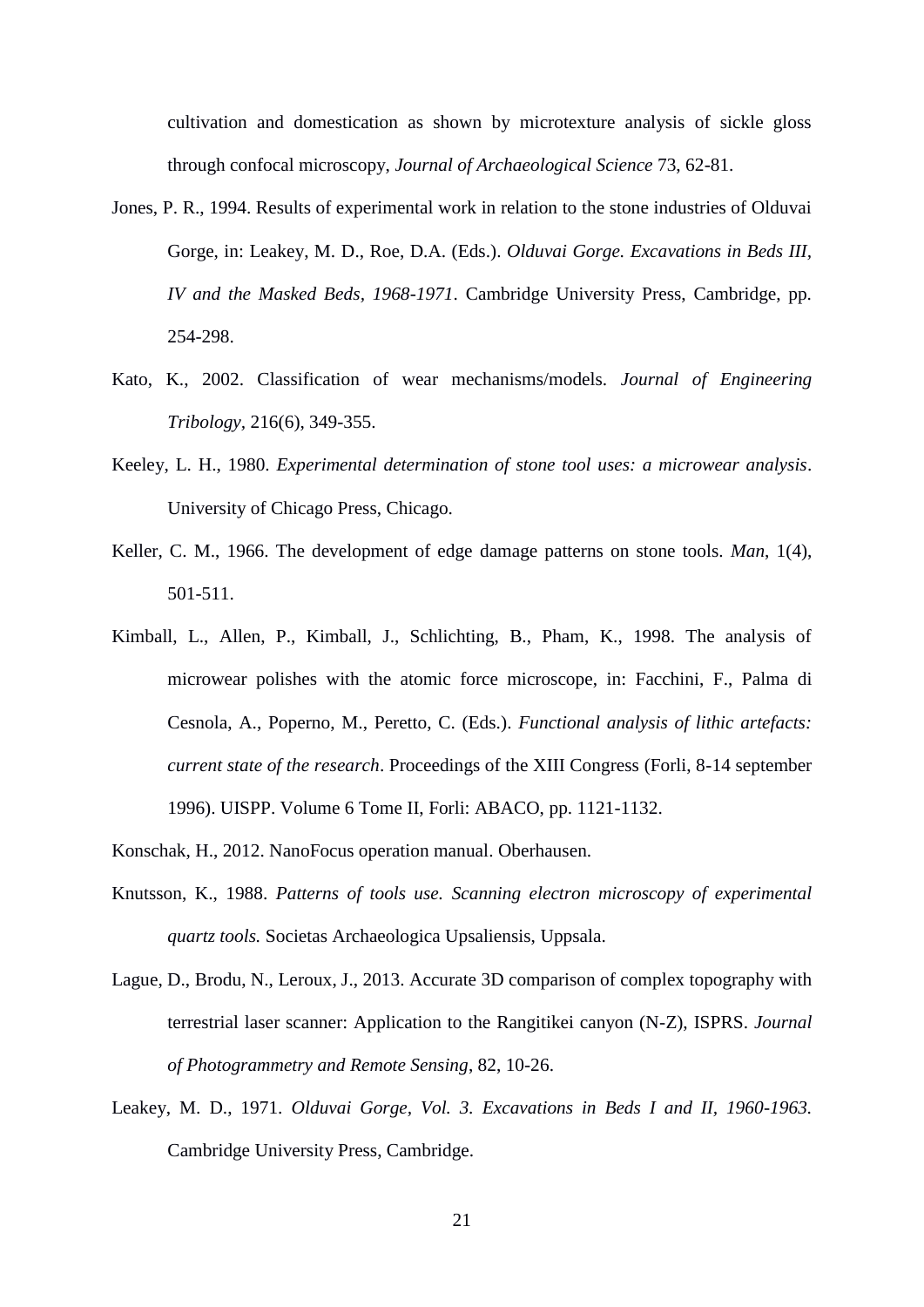- Mansur-Franchomme, M. E., 1983. Scanning Electron Microscopy of dry hide working tools: the role of abrasives and humidity in microwear polish formation. *Journal of Archaeological Science*, 10(3), 223-230.
- Mcdonald, D. A., 2014. The application of focus variation microscopy for lithic use-wear quantification, *Journal of Archaeological Science*, 48, 26-33.
- Monserrat, O., Crosetto, M., 2008. Deformation measurement using terrestrial laser scanning data and least squares 3D surface matching. *Theme Issue: Terrestrial Laser Scanning*, 63, 142-154.
- Mora, R., Torre, I. de la, 2005. Percussion tools in Olduvai Beds I and II (Tanzania): Implications for early human activities. *Journal of Anthropological Archaeology*, 24(2), 179-192.
- Odell, G. H., 1981. The mechanics of use-breakage of stone tools: some testable hypotheses. *Journal of Field Archaeology*, 8(2), 197-209.
- Ollé, A., Vergès, J. M., 2014. The use of sequential experiments and SEM in documenting stone tool microwear. *Journal of Archaeological Science*, 48, 60-72.
- Olsen, M. J., Johnstone, E., Driscoll, N., Ashford, S. A., Kuester, F., 2009. Terrestrial laser scanning of extended cliff sections in dynamic environments: Parameter analysis. *Journal of Surveying Engineering*, 135(4), 161-169.
- Plisson, H., 1985. *Étude fonctionnelle dòutillages lithiques préhistorique par l'analyse des micro-usures: recherche méthodologique et archéologique*. Paris: Université de Paris I. Panthéon Sorbone.
- Sánchez Yustos, P., Diez- Martín, F., Díaz, I. M., Duque, J., Fraile, C., Domínguez, M., 2015. Production and use of percussive stone tools in the Early Stone Age: Experimental approach to the lithic record of Olduvai Gorge, Tanzania. *Journal of Archaeological Science Reports*, 2, 367-383.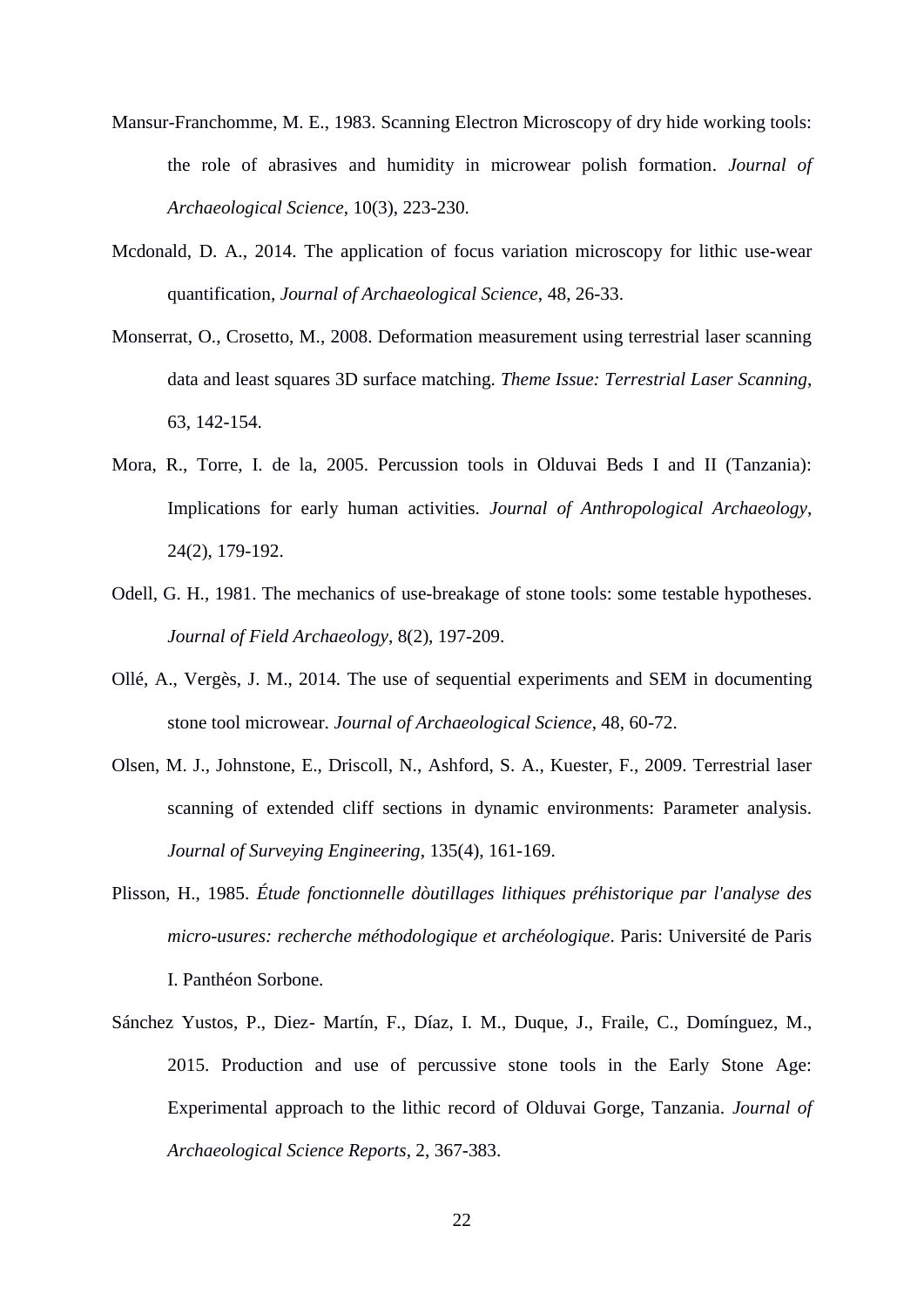- Schürch, P., Densmore, A. L., Rosser, N. J., Lim, M., Mcardell, B. W., 2011. Detection of surface change in complex topography using terrestrial laser scanning: Application to the Illgraben debris-flow channel. *Earth Surface Processes and Landforms*, 36(14), 1847-1859.
- Semenov, S.A., 1964. *Prehistoric technology: an experimental study of the oldest tools and artefacts from traces of manufacture and wear*. Redwood Press Limited, Great Britain.
- Stemp, W. J., Morozov, M., Key, A. J. M., 2015. Quantifying lithic microwear with load variation on experimental basalt flakes using LSCM and area-scale fractal complexity (Asfc). *Surface Topography: Metrology and Properties*, 3(3), 1-20.
- Stemp, W. J., Lerner, H., Kristant, E. H., 2013. Quantifying microwear on experimental Mistassini quartzite scrapers: Preliminary results of exploratory research using LSCM and scale-sensitive fractal analysis. *Scanning*, 35(1), 28-39.
- Stemp, W. J., Stemp, M., 2001. UBM laser profilometry and lithic use-wear analysis: A variable length scale investigation of surface topography. *Journal of Archaeological Science*, 28(1), 81-88.
- Stemp, W. J., Stemp, M., 2003. Documenting stages of polish development on experimental stone tools: surface characterization by fractal geometry using UBM laser profilometry. *Journal of Archaeological Science*, 30(3), 287-296.
- Stemp, W.J., Watson, A.S., Evans, A.A., 2016. Surface analysis of stone and bone tools, *Surface Topography: Metrology and Properties,* 4, DOI: 013001.10.1088/2051- 672X/4/1/013001
- Stevens, N., E., Harro, D.R., Hicklin, A., 2010. Practical quantitative lithic use-wear analysis using multiple classifiers, *Journal of Archaeological Science*, 37, 2671-2678.

Sussman, C., 1988. *A microscopic analysis of use-wear and polish formation on experimental*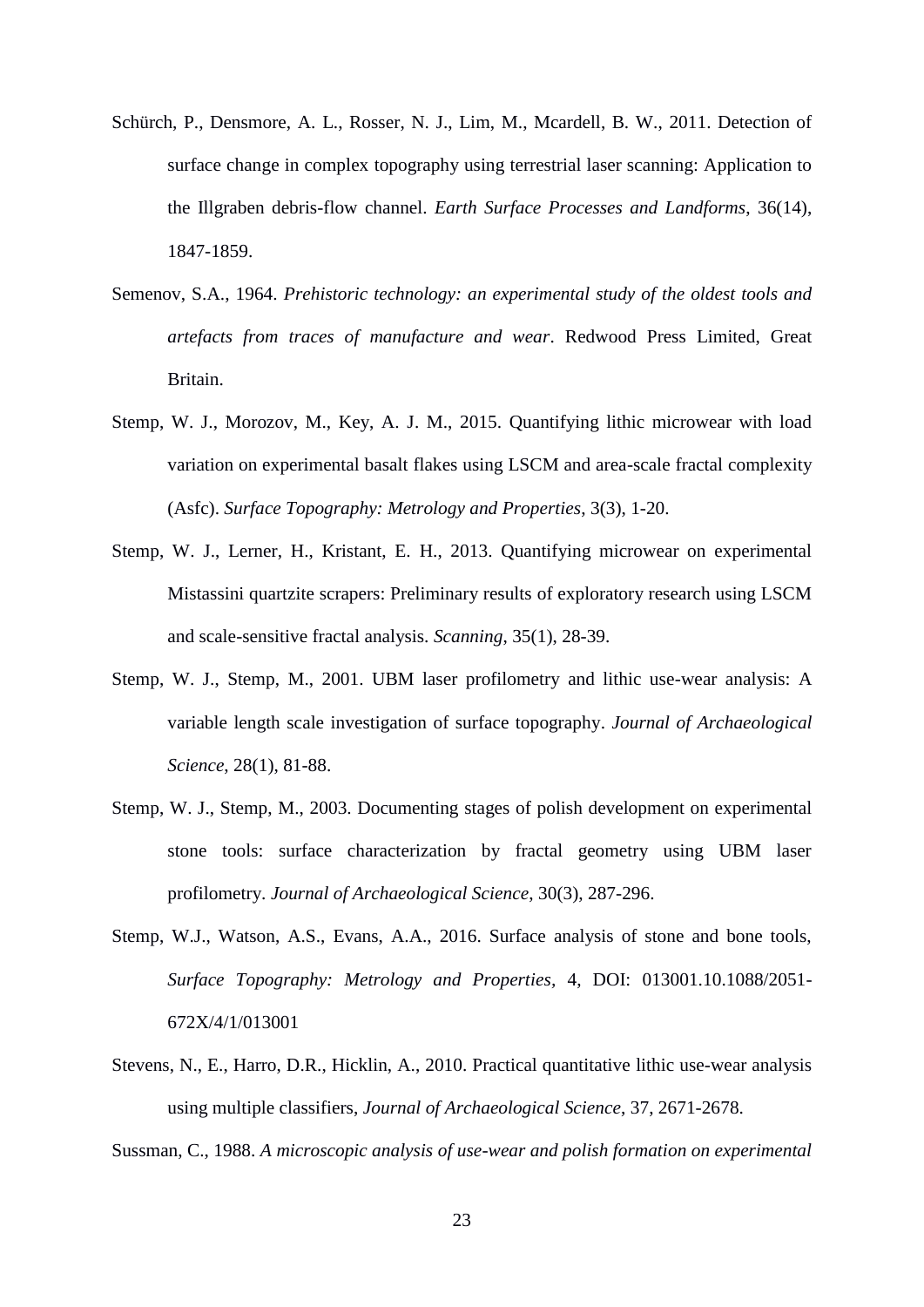*quartz tools*. BAR International Series 395, Oxford.

- Torre, I. de la, Benito-Calvo, A., Arroyo, A., Zupancich, A., Proffitt, T., 2013. Experimental protocols for the study of battered stone anvils from Olduvai Gorge (Tanzania). *Journal of Archaeological Science*, 40(1), 313-332.
- Toselli, A., Pijoan-López, J., Barceló, J. A., 2002. La descripción de las trazas de uso en materias primas volcánicas: resultados preliminares de un análisis estadístico descriptivo, in: Clemente Conte, I., Risch, R., Gibaja Bao, J.F. (Eds.). *Análisis funcional. Su aplicación al estudio de las sociedades prehistóricas.* Bar International Series 1073, Oxford, pp. 65-78.
- Tringham, R., Cooper, G., Odell, G. H., Voytek, B., Whitman, A., 1974. Experimentation in the formation of edge damage: a new approach to lithic analysis. *Journal of Field Archaeology*, 1(1/2), 171-196.
- Vaughan, P. C., 1985. *Use-wear analysis of flaked stone tools*. University of Arizona Press, Tucson.
- Vergès, J. M., Ollé, A., 2011. Technical microwear and residues in identifying bipolar knapping on an anvil: experimental data. *Journal of Archaeological Science*, 38(5), 1016-1025.
- Yamada, S., 1993. The formation process of use-wear polishes, in: Anderson, P., Beyries, S., Otte, M., Plisson, H. (Eds.), *Traces et fonction: les gestes retrouvés: actes du colloque international de Liège 8-9-10 décembre 1990*. University of Liège, Liège, pp. 433- 446.
- Zhang, Z., 1994. Iterative point matching for registration of free-form curves and surfaces. *International Journal of Computer Vision*, 13(2), 119-152.

## **List of Figures**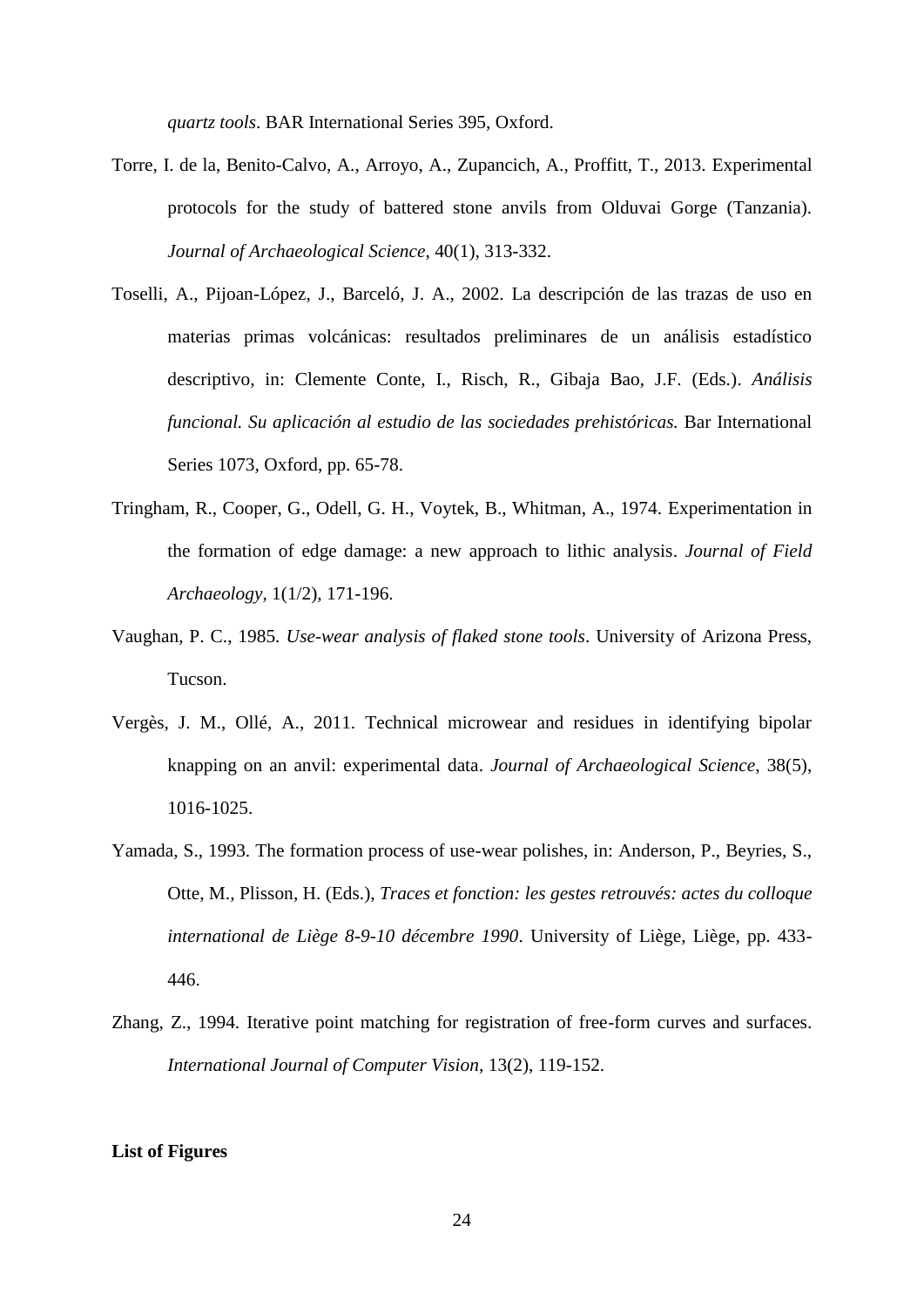Figure 1. General view of the experiments (A), close up of fractured bone (B) and example of the selection of the area to be utilized and identification of control points (C) (CPs recorded using the binocular microscope are represented by dots, while those recorded with the 3D scanner are represented by squares).

**Figure 2.** The wear formation sequence on the anvil. Four control points (A to D) across the six stages were recorded throughout the breakage of twenty limb bones over six experimental sessions. Photos of CP-A were taken at  $45\times$  (scales: 500 µm), CP-B at  $25\times$  (scales: 1 mm), CP-C at  $20\times$  (scales: 1 mm) and CP-D at  $30\times$  (scales: 1 mm). Note the superficial crystal crushing appreciable in the last stage (ST6) at CP-A and CP-B, while the other two control points did not show any significant modification. Photos from the unmodified state to ST5 were taken with the GX microscope, while the last series of images (ST6) were taken with the Leica microscope.

**Figure 3.** The wear formation sequence recorded in two control points (A and B) on the quartzite hammer O86 throughout the breakage of ten limb bones over three experimental sessions. Note the progressive development of the crushing in both control points, particularly in the last series of images (5). Photos 1 to 4 for both series were taken at  $30\times$ (scales: 1 mm), while the last set of photos (5) were captured at  $80 \times$  (scales: 500 µm). Photos from unmodified to ST2 were taken with the GX microscope, while the last series of images (photos 4-5) were taken with the Leica microscope.

**Figure 4.** The wear formation sequence on the basalt hammer O83 recorded in three control points (A to C), throughout the breakage of ten limb bones over three experimental sessions. Photos were taken at  $30 \times (CP-A; \text{ scales: } 1 \text{mm})$ ,  $20 \times (CP-B; \text{ scales: } 1 \text{mm})$  and  $45 \times (CP-C; \text{ times: } 1 \text{mm})$ scales: 700 µm). Superficial crushing is visible in CP-B (ST-2 and ST-3), and small bone fragments can be seen embedded within the vesicles. Photos from unmodified to ST2 were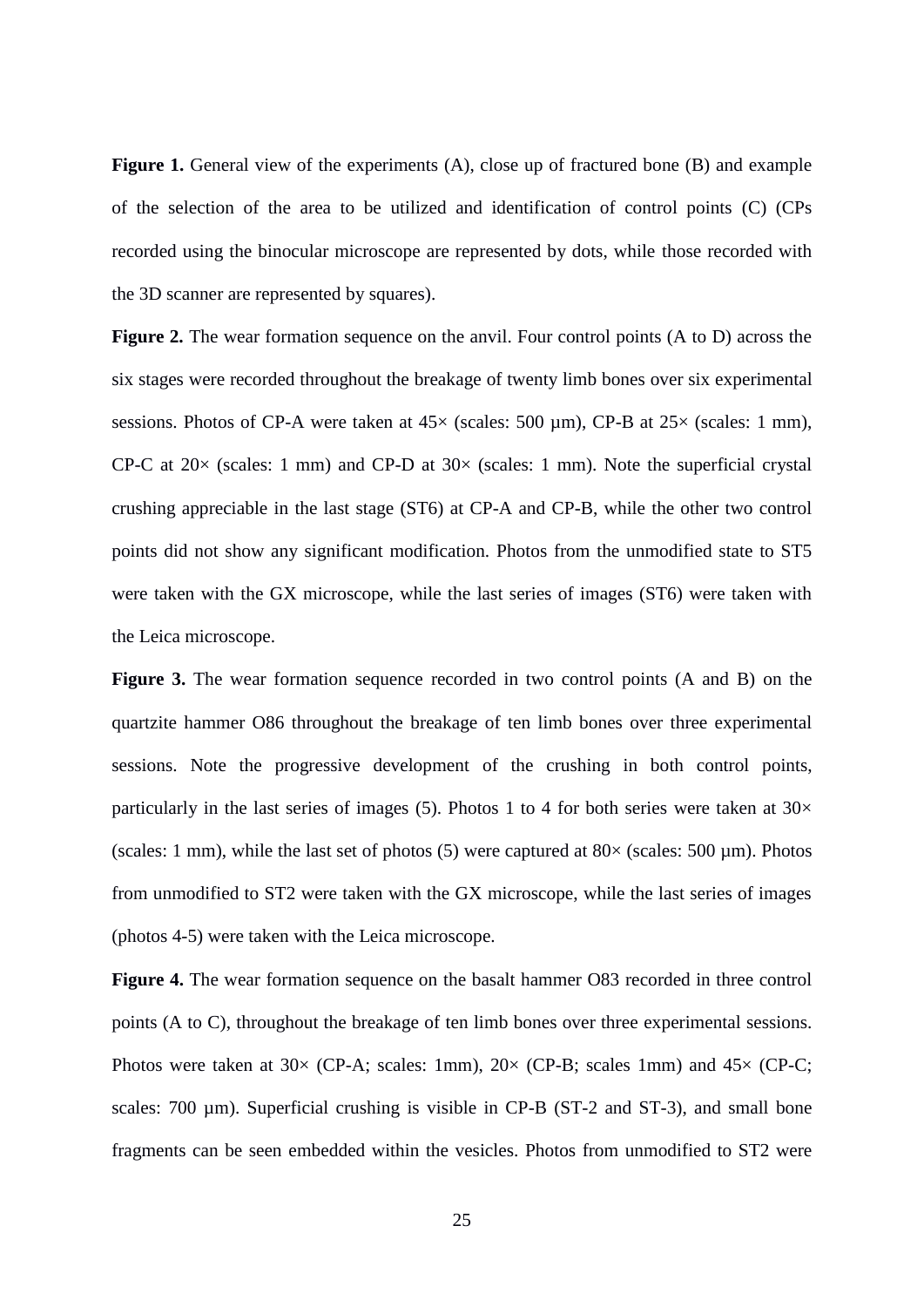taken with the GX microscope, while the last series of images (ST3) were taken with the Leica microscope.

**Figure 5.** Surface changes identified in pieces O83 and O98. A) Measured change considering the normal distance or separation between 3D point clouds UNM and ST3, estimated with algorithm M3C2. B) Areas displaying a statistically significant change, at 95% confidence level. C) Histogram of significant changes measured with M3C2 algorithm. Surface changes detected in 98CP2 between stages UNM-ST3 (D and E: measured change considering the normal distance or separation between 3D point clouds UNM, ST3 and ST6, estimated with algorithm M3C2) and ST3-ST6 (F and G: Areas displaying a statistically significant change at 95% confidence level). H) Directional distributions of negative changes in pieces 98CP2 and 83CP1, generated during stages UNM-ST3 (98CP2 and 83CP1) and ST3-ST6 (98CP2).

# **List of Tables**

**Table 1**. Mean values of the morphometric variables calculated for entire surface of the control points (CP) measured in pieces O83 and O98. Slope was calculated using the 2nd order polynomial method (Zevenbergen and Thorne, 1987). Profile curvature is calculated in the direction of the maximum slope, while plan curvature is measured perpendicular to the direction of the maximum slope. To estimate roughness, we applied the TRI and VRM indices (Benito-Calvo et al., 2015) calculated following Ridley et al. (1995) and Sappington et al. (2007).

**Table 2**. Area and percentage of the significant distance changes measured in the experimental pieces. A) Area and percentage of the surface significantly modified at a 95% confidence level. B) Area and percentage of the negative and positive values detected in the